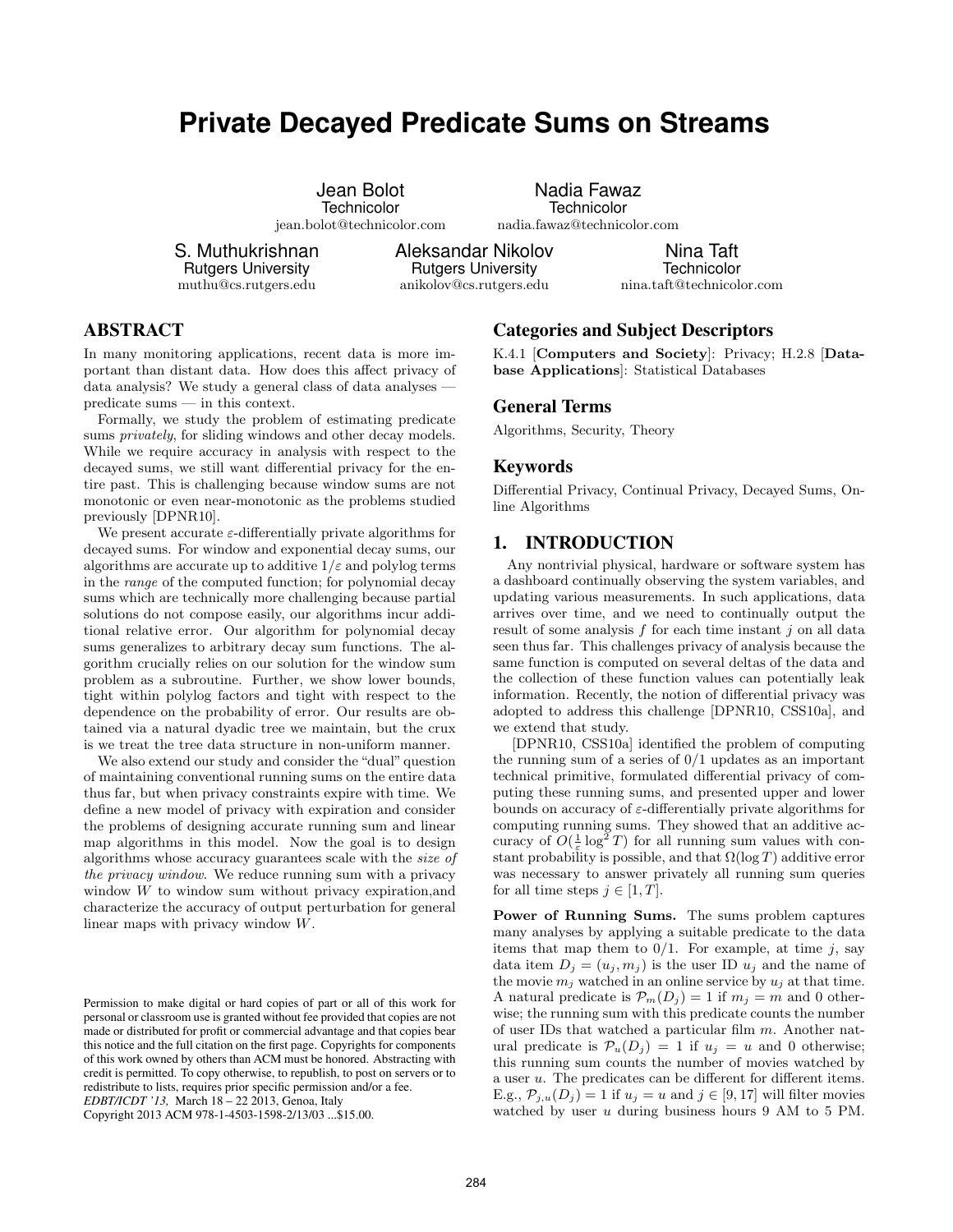Even more generally,  $P$  may be a machine learning based classification routine such as whether a click by any user from a certain IP address on an Internet ad is a spam or not, and the running sum will count the total number of spam clicks from the given IP address.

Our point of departure from prior work is two fold.

- (*Primal: Decayed sums*) In reality, monitoring applications emphasize recent data more than data long past, as recent events are more relevant to the statistics being monitored. For example, monitoring applications typically consider a "window"' of continual observations such as, last  $T$  time units, or last  $W$  updates. More generally, they discount items based on how far they are in the past, and analyze decayed data. The commonly useful decay models are exponential and polynomial decays [DGIM02, CS03]. We study continual privacy of such decayed sum analyses. Notice that privacy guarantees need to be with respect to the entire data of the past, but accuracy needs to be with respect to the window, or decayed sum.
- (*Dual: Decayed privacy*) We address the dual problem when privacy concerns for events in the distant past get relaxed. We present an extension of the definition of differential privacy under continual observation that models situations in which knowledge of whether an event occurred is considered sensitive information only for relatively current events. The relaxation of privacy guarantees can be sharp — no privacy constraints are put on events that occurred more than  $W$  time steps in the past — or smooth, similarly to the data decay models above. We term our extension of differential privacy "privacy with expiration".

Our results are as follows.

**Decayed Sum Results.** At each time step  $i$  the algorithm receives a bit  $x_i$ ; at each time step j, the algorithm is required to report an approximation  $\hat{F}(x_1, \ldots, x_i)$  to a function  $F(x_1, \ldots, x_j)$ , and the entire sequence of values output thus far needs to be  $\varepsilon$ -differentially private. We use the notion of  $(\delta, \gamma)$ -utility, satisfied by algorithms that at any time step j output a value  $\hat{F}(x_1,\ldots,x_j)$  which is within  $\delta$  absolute error from  $F(x_1, \ldots, x_j)$  with probability  $1 - \gamma$ . Below we summarize our results for sufficiently small  $\gamma$  (results for larger  $\gamma$  can be found in the body of the paper):

• (Window Sum) The window sum problem with window size W requires estimating  $F_w(j, W) = \sum_{i=j-W+1}^{j} x_i$ for each j. Further, the whole sequence  $F_w$  of outputs, for all j, should be  $\varepsilon$ -differentially private.

We present an algorithm that achieves  $(\delta, \gamma)$ -utility for  $\delta = O(\frac{1}{\varepsilon} \log W \log \frac{1}{\gamma})$  (in the regime  $\log W \le \log \frac{1}{\gamma}$ ). While a window sum can be reduced to computing the difference of two running sums, existing running sum algorithms [DPNR10, CSS10a] achieve error  $\delta=$  $\Theta(\frac{1}{\varepsilon}\log T \log \frac{1}{\gamma})$ , which can be much larger than the range W of  $F_w$ , and therefore, as bad as the trivial algorithm that outputs a fixed value independently of the input.

We also present a lower bound of  $\Omega(\min\{W/2, \frac{1}{\varepsilon} \log \frac{1}{\gamma}\}).$ Note that the dependence on the error probability  $\gamma$ 

is optimal. This lower bound generalizes a previous lower for the running sum problem [DPNR10].

• (Exponential Decay) The exponential decay sum problem is to estimate  $F_e(j, \alpha) = \sum_{i=1}^j x_i \alpha^{j-i}$  accurately, while the whole sequence  $F_e$  of outputs, for all j, should be  $\varepsilon$ -differentially private.

We present an algorithm that achieves  $(\delta, \gamma)$ -utility with  $\delta = O(\frac{1}{\varepsilon} \log \frac{\alpha}{1-\alpha} \log \frac{1}{\gamma})$ . We also present a lower bound of  $\Omega\left(\min\left\{\frac{\alpha}{1-\alpha},\frac{\log(1/\gamma)}{\varepsilon}\right\}\right)$ . Once again, the dependence on the error probability  $\gamma$  is optimal. Unlike  $F_w$ ,  $F_e$  at each time step depends on the entire sequence of updates; nevertheless, our algorithm achieves bounded error, polylogarithmic in the range of  $F_e$ .

• (Polynomial Decay and Other Decay Functions) The polynomial decay sum problem is to estimate  $F_p(j, c) =$  $\sum_{i=1}^{j} \frac{x_i}{(j-i+1)^c}$  accurately, while the whole sequence  $F_p$ of outputs, for all j, should be  $\varepsilon$ -differentially private. In general, one can also consider other decay sum functions  $\sum_{i=1}^{j} x_i g(j-i)$ .

We present an algorithm that for each  $j$  returns (1  $\pm$  $\beta$ ) $F_p(j, c) \pm \left(\frac{1}{c\beta^2} \log \frac{1}{1-\beta}\right) \log \frac{1}{\gamma}$  with probability  $1-\gamma$ . We also present a lower bound of  $\Omega\left(1 - \frac{\varepsilon^{c-1}}{\log^{c-1}(1/\gamma)}\right)$ against purely additive error. The polynomial decay problem presents a greater challenge than window sums or exponential decay since there is no direct way to combine a polynomial decay sum over an interval  $[a, b]$ and  $[b, c]$  into a polynomial decay sum over  $[a, c]$ . We develop a general technique that works on a large class of decay sum functions (including polynomial decay) and reduces the problem of estimating the decay sum to keeping multiple window sums in parallel. The technique results in a bi-criteria approximation, because of which our lower and upper bounds are incomparable for this problem.

In comparison with the simple randomized response strategy [War65] (i.e. with probability  $1/2 - \varepsilon/2$  change update  $x_i$  to  $1 - x_i$  and keep exact statistics of the changed input), our algorithms achieve exponentially smaller additive error: randomized response leads to estimators with standard deviation proportional to the "energy" of the decay function, while our estimators have standard deviation polylogarithmic in the energy. Technically,

- our algorithms keep dyadic tree data structures as is natural and also used in [DPNR10, CSS10a] and elsewhere. However, in order to provide estimates with error polylogarithmic in the range of the decay function, we need to treat the dyadic tree data structure in non-uniform manner: either adding different noise at different nodes, or weighing the contribution of an update to different nodes differently, which is our technical contribution;
- we derive all our lower bounds from a common framework, based on standard packing arguments. We extend prior work in two ways: the lower bounds apply to decay sum problems that have not been considered before, and they apply against the weaker  $(\delta, \gamma)$ -utility guarantee (rather than requiring that all queries are accurate, as in [DPNR10]).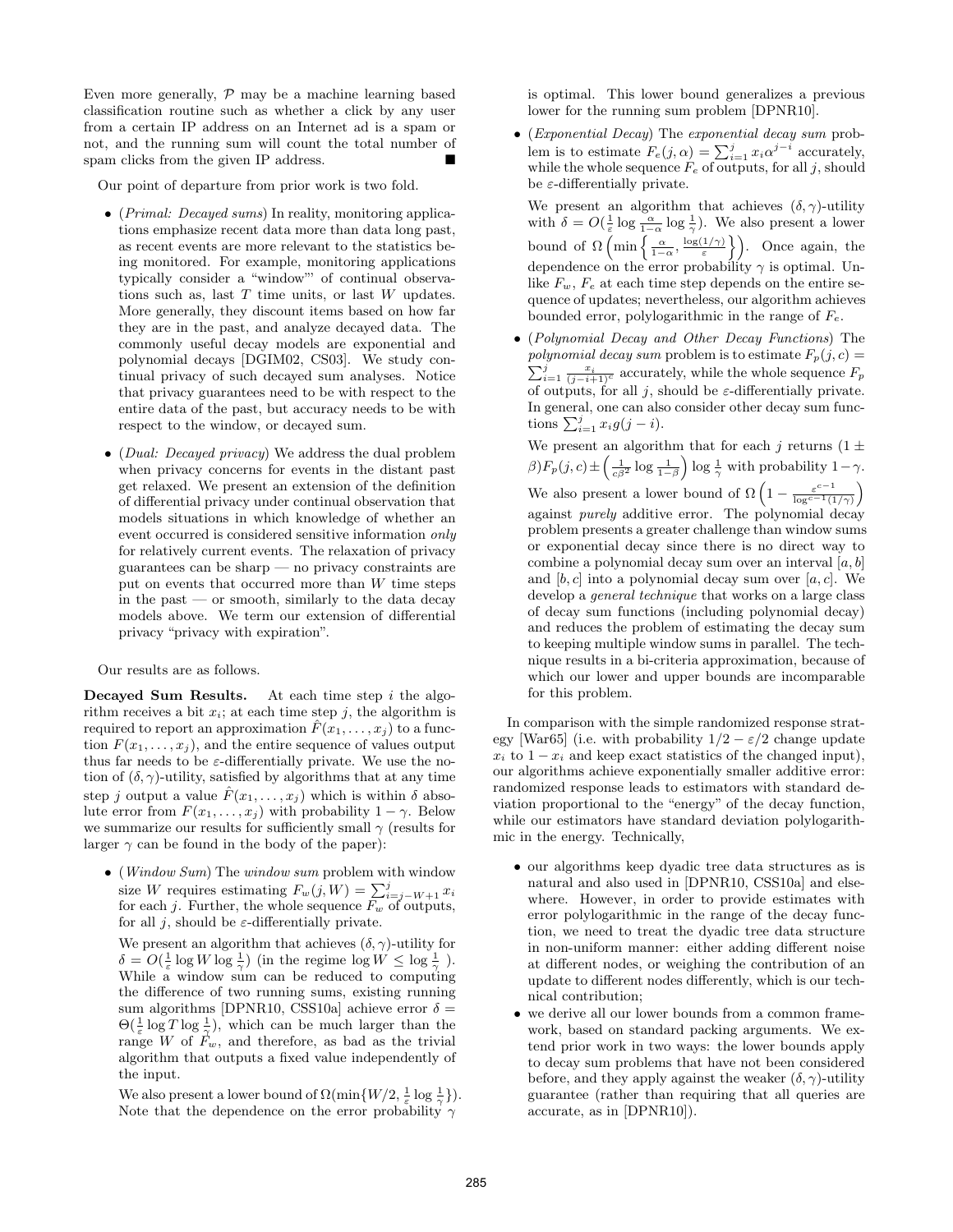Privacy with Expiration. Intuitively, differential privacy guarantees that the output of an algorithm is almost unchanged in distribution no matter if any sensitive event took place or not. In the case of privacy under continual observation, we insist that this guarantee holds at each time step for all outputs produced up to that time step. To extend differential privacy so that we can model expiring privacy concerns, we require that the output of the monitoring algorithm is almost unchanged in distribution no matter if any recent sensitive event took place or not. We model the notion of recent by imposing a sliding window on the privacy guarantees of events.<sup>1</sup>

Trivially, any  $\varepsilon$ -differentially private algorithm also satisfies the requirements of privacy with expiration. However, it is an interesting question whether the relaxed privacy guarantees allow for higher accuracy. Older updates which are no longer considered sensitive may be used "in the clear"; however, as the newer updates must maintain their privacy continuously, it is not immediately obvious how to use the older updates to improve accuracy. Since the problems of maintaining decayed sums and maintaining a running sum under decaying privacy constraints are morally dual to each other, it is natural to ask whether they have the same error complexity. We provide a positive answer when privacy concerns expire according to a sharp threshold: the running sum problem under differential privacy with expiration window W can be reduced to the problem of computing window sums with window size  $W$  under differential privacy without expiration. The reduction preserves accuracy exactly. Therefore, using our result for window sums, we get an algorithm for running sums with privacy expiration window W which adds error polylogarithmic in  $W$  rather than the size of the full input.

Another natural question is how the error complexity of general classes of functions changes when we expire privacy. In addition to running sums, we consider the general problem of computing linear transformations of the input online. Formally, at each time step the algorithm is required to approximate an inner product  $\langle \mathbf{a}_i, \mathbf{x}^i \rangle$ , where  $\mathbf{x}^i$  is the input up to time i. Again, we require privacy only with respect to the last  $W$  time updates. We characterize the error achievable by output perturbation under privacy with expiration. Once again, the error scales with W rather than the full input size, showing that expiring privacy constraints allows for better accuracy guarantees.

A summary of accuracy guarantees for running sum when either the relevance of updates or privacy concerns are decayed with time is presented in Table 1.

## 2. DISCUSSION OF PRIOR WORK

The problem of tracking statistics on dynamic data while preserving privacy under continual observation is introduced in [DPNR10] (a preliminary version was presented in an invited talk by Dwork [Dwo10]). In [DPNR10], an algorithm private under continual observation is presented for the running sum problem. For any fixed time step, their algorithm achieves additive error of  $O(\frac{1}{\varepsilon} \log^{1.5} T)$  with constant probability, where  $T$  is an upper bound on the maximum size of the input, known to the algorithm. Independently, [CSS10a] presented a continually private algorithm for the running sum problem that at any step  $j$ , guarantees an additive error of  $O(\frac{1}{\varepsilon} \log^{1.5} j)$  with constant probability. This matches [DPNR10], while not knowing  $T$ .

The algorithm of [CSS10a] is related to our work: our algorithm for window sum reduces to their algorithm for running sum when the size of the window coincides with the size of the input. However, if their algorithm or the algorithm in [DPNR10, CSS10b] is used directly to compute window sums, then the error at time  $j$  will be on the order of  $\log^{1.5} j$  and for large j will overcome the window size. Further, algorithms in [CSS10a, DPNR10, CSS10b] do not work for decayed sums.

[DPNR10] shows how to transform a private streaming algorithm that satisfies a monotonicity property to a private, continual algorithm. However, accurate decayed sum estimators do not have the monotonicity property, and the general transformation cannot be used.

## 3. NOTATION AND PRELIMINARIES

Online Data Model We consider online problems with binary input: at each time step  $i$  the algorithm receives input  $x_i \in [a, b]$ ; and is required to report an approximation  $\hat{F}(x_1,\ldots,x_i)$  to a function  $F(x_1,\ldots,x_i)$ . We present our upper bounds for  $a = 0, b = 1$ . For general a, b, our absolute error bounds scale linearly in  $b - a$ .

**Decayed Sum Problems** The functions  $F$  we are interested in approximating are decayed sum functions. Consider a non-increasing function  $g : \mathbb{N} \to \mathbb{R}^+$  such that  $g(0) =$ 1. The decayed sum induced by g is the function  $F(j) =$  $F(x_1,...,x_j) = \sum_{i=1}^j x_i g(j-i)$ . I.e., F is the convolution of the input and a non-increasing function  $g$ . The decayed sum problems we consider are defined below

- when  $g(i) = 1$   $\forall i$ , the *running sum* problem (considered in [CSS10a, Dwo10, DPNR10]):  $F_s(j) = \sum_{i=1}^j x_i$ .
- when  $g(i) = \mathbf{1}_{\{i \leq W\}}$ , the *window sum* problem (with window size  $W$ ):  $F_w(j, W) = \sum_{i=j-W+1}^{j} x_i$ . To simplify notation, in the above definition we assume that  $x_i = 0$  for all  $i \leq 0$ .
- when  $g(i) = \alpha^i \ (\alpha < 1)$ , the exponential decay sum problem:  $F_e(j, \alpha) = \sum_{i=1}^j x_i \alpha^{j-i}$ .
- when  $g(i) = (i + 1)^{-c}$   $(c > 1)$ , the polynomial decay sum problem:  $F_p(j, c) = \sum_{i=1}^j \frac{x_i}{(j-i+1)^c}$ .

The last three problems have not been considered in the differential privacy literature before, and specifically not in the continual observation model. The problems of keeping event counts and other statistics over windows [DGIM02] and keeping decayed (in particular exponential and polynomial decay) sums [CS03] have been studied in the field of small space streaming algorithms.

Differential Privacy We use the standard definition of differential privacy, applied to the online data model:

DEFINITION 1 ([DMNS06, DPNR10]). Let  $A$  be a randomized online algorithm that at time step j outputs the real value  $\hat{F}(x_1, \ldots, x_j)$ . A satisfies  $\varepsilon$ -differential privacy if for all  $T \in \mathbb{Z}$ , for all measurable subsets  $S \subseteq \mathbb{R}^T$ , all possible

<sup>1</sup>One may also relax privacy guarantees of old events in a smooth way, and our definition allows for such modifications.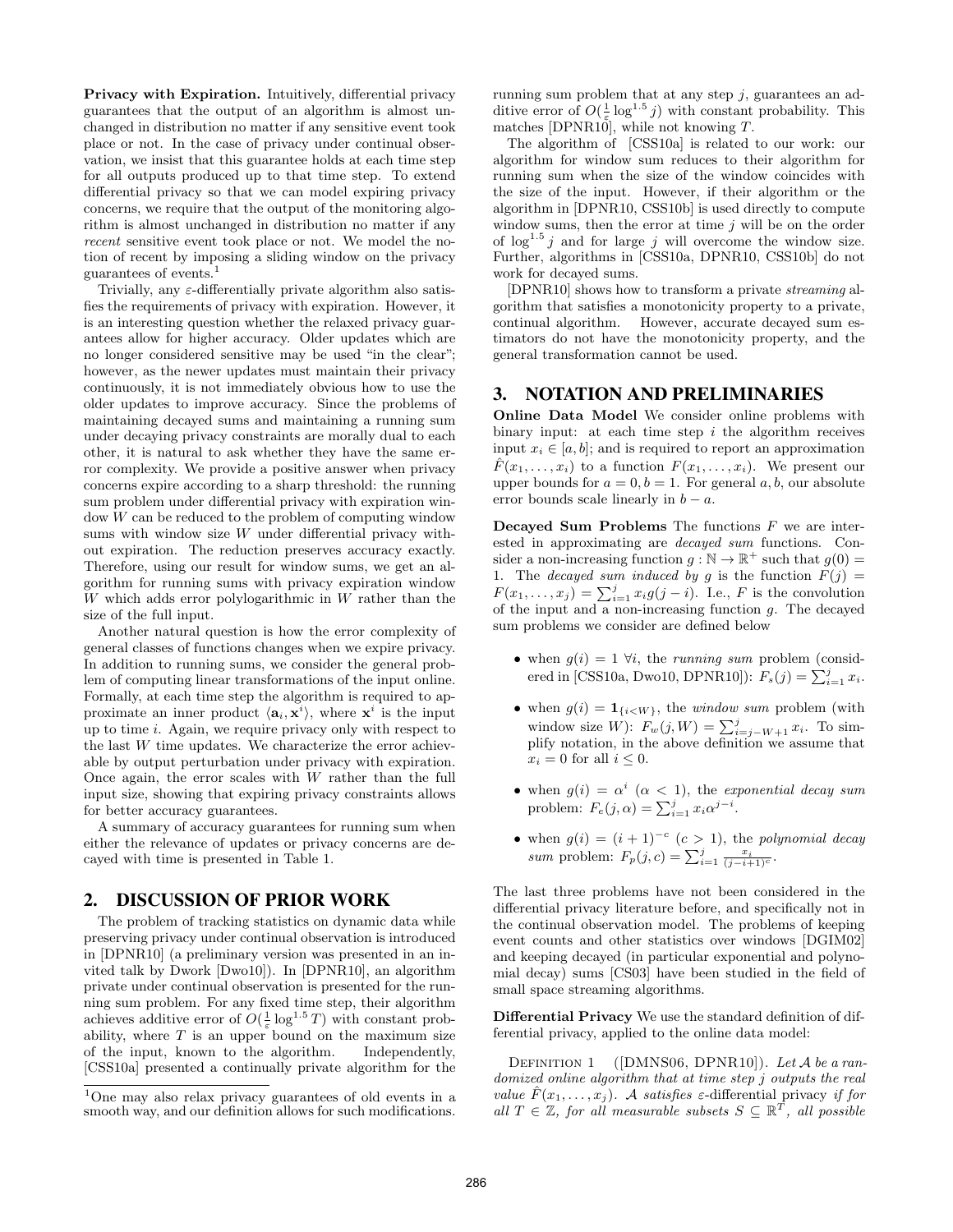|                                  | <b>Running Sum</b>                                                  | Decaying Relevance                                                | <b>Expiring Privacy</b>                                           |
|----------------------------------|---------------------------------------------------------------------|-------------------------------------------------------------------|-------------------------------------------------------------------|
| $\epsilon$ -Differential Privacy | whole input $\mathbf x$                                             | whole input $\mathbf x$                                           | sliding window $W_p$ of $\varepsilon$                             |
| $(\delta, \gamma)$ -Accuracy     | whole input $\mathbf x$                                             | sliding window W of $x$                                           | whole input $\mathbf x$                                           |
| UB $\delta$ Output Pert.         | $\Theta(\frac{1}{\varepsilon} \frac{1}{\sqrt{\gamma}})$             |                                                                   | $O(\frac{1}{\varepsilon}W_p \log \frac{1}{\gamma})$               |
| UB $\delta$ Input Pert.          | $\Theta(\frac{1}{\varepsilon}\sqrt{T}\log\frac{1}{\gamma})$         | $\Theta(\frac{1}{\varepsilon}\sqrt{W}\log\frac{1}{\gamma})$       | $O(\frac{1}{\varepsilon}\sqrt{W_p}\log \frac{1}{\gamma})$         |
| UB $\delta$ Diadic Tree          | $\Theta(\frac{1}{\varepsilon}\log^{1.5}T\log\frac{1}{\varepsilon})$ | $O(\frac{1}{\varepsilon}\log^{1.5} W \log \frac{1}{\gamma})$      | $O(\frac{1}{\varepsilon}\log^{1.5} W \log \frac{1}{\varepsilon})$ |
| LB $\delta$                      | $\Omega(\log T \log \frac{1}{\gamma})$                              | $\Omega(\min\{W/2, \frac{1}{\varepsilon}\log \frac{1}{\gamma}\})$ |                                                                   |

Table 1: Comparing accuracy guarantees for running sums when data relevance or privacy concerns decay with time.

inputs  $x_1, \ldots, x_T$ , all j and all  $x'_j \in [0,1]$  (where probability is over the coin throws of  $A$ )

$$
\Pr[(\hat{F}(x_1,\ldots,x_j,\ldots,x_k))_{k=1}^T \in S] \leq e^{\varepsilon} \Pr[(\hat{F}(x_1,\ldots,x_j',\ldots,x_k))_{k=1}^T \in S].
$$

This is the standard definition of differential privacy as proposed by Dwork et al. [DMNS06], but with the modification that the algorithm receives the input online and produces output at every step, and the whole sequence of outputs is available to an adversary. This model of privacy for online algorithms operating on time series data, termed privacy under continual observation, was introduced by [DPNR10], with preliminary results presented in [Dwo10].

We use the following basic facts about differential privacy. The first theorem gives a simple way to achieve differential privacy for algorithms with numerical output, based on adding random noise scaled according to the sensitivity of the statistic being computed. The second fact is that composing multiple privacy mechanisms results in smooth privacy loss.

THEOREM 1 ([DMNS06]). For a function  $F : [a, b]^T \rightarrow$  $\mathbb{R}^d$ , let the sensitivity of F,  $S_F$  be the smallest real number that satisfies  $\forall x_1, \ldots, x_T, \forall j \in [T], \forall x'_j \in [a, b]$ :

$$
||F(x_1,...,x_j,...,x_T) - F(x_1,...,x'_j,...,x_T)||_1 \leq S_F
$$

Then an algorithm that outputs  $\hat{F}(x_1, \ldots, x_T) = F(x_1, \ldots, x_T) +$  $\mathrm{Lap}(S_F/\varepsilon)^d$  satisfies  $\varepsilon$ -differential privacy, where  $\mathrm{Lap}(\lambda)^d$ is a sample of d independent Laplace random variables with mean 0 and scale parameter  $\lambda$ .

THEOREM 2 ([DMNS06]). Let algorithm  $A_1$  satisfy  $\varepsilon_1$ differential privacy and algorithm  $A_2$  satisfy  $\varepsilon_2$ -differential privacy. Then an algorithm A that on input  $\mathbf{x} = \{x_1, \ldots, x_T\}$ outputs  $A(A_1(\mathbf{x}), A_2(\mathbf{x}))$  satisfies  $(\varepsilon_1 + \varepsilon_2)$ -differential privacy.

Utility We adopt the following, commonly used notion of utility:

DEFINITION 2. Let  $A$  be a randomized online algorithm that at time step j outputs  $\hat{F}(x_1,\ldots,x_j) \in \mathbb{R}$ . Then, A achieves  $(\delta, \gamma)$ -utility with respect to a function F, if for all j,  $Pr[|\hat{F}(x_1, ..., x_i) - F(x_1, ..., x_j)| > \delta] < \gamma$ .

Dyadic Tree Datastructure We repeatedly use the following dyadic tree data structure which is common in algorithmics. This data structure is a balanced augmented search tree and variants of it are common in much algorithmic work.

Let  $\mathcal{T}(L, U)$  be a complete binary tree of height  $h =$  $log(U - L + 1) + 1$  (assuming, for simplicity, that  $U - L + 1$  is a power of 2). The leaves of the tree are indexed by the integers  $L, L+1, \ldots, U$ , and if two sibling nodes are indexed by the intervals  $[l_1, u_1]$  and  $[l_2 = u_1 + 1, u_2]$ , then their parent is indexed by  $[l_1, u_2]$ . Note that at level k of the tree (the leaves being at level 1), the indexing intervals have the form  $[L + (i-1)2^{k-1}, L + i2^{k-1} - 1]$  for  $i \in [1, 2^{h-k}]$ . We call a node whose indexing interval precedes its sibling's indexing interval a left node; the sibling of a left node is a right node. With each node we associate a variable: for the node indexed by  $[l, u]$ , the associated variable is denoted  $c_{lu}$ . Given a tree  $\mathcal{T} = \mathcal{T}(L, U)$  and a prefix interval  $[L, u]$ , we define function  $s(u, \mathcal{T})$  recursively:

- if  $[L, u]$  indexes a node in  $\mathcal{T}$ , then  $s(u, \mathcal{T}) = c_{Lu}$ ;
- $\bullet$  otherwise, let  $u'$  be the largest integer less than u such that  $[L, u']$  indexes some node in  $\mathcal{T}$ ; equivalently, u' is the largest integer less than  $u$  that can be written as  $u' = L + 2^{k-1} - 1$ . Let  $\mathcal{T}'$  be the subtree of  $\mathcal T$  rooted at the sibling of  $[L, u']$  (indexed by  $[u' + 1, u' + 2^{k-1}])$ ; then  $s(u, \mathcal{T}) = c_{Lu'} + s(u, \mathcal{T}').$

The following lemma is essential to our analysis and can be easily proved by induction.

LEMMA 1. There exist  $r \leq \lceil \log(u - L + 1) \rceil$  integers  $u_1$ , ...,  $u_r = u$  such that  $s(u, \overline{\mathcal{T}}) = c_{Lu_1} + \sum_{k=1}^{r-1} c_{u_k+1, u_{k+1}}$ . Furthermore, all nodes indexed by  $[u_k+1, u_{k+1}]$  are left nodes in  $\mathcal T$ , and each node is in a different level of  $\mathcal T$ .

PROOF. The integers  $u_1, \ldots, u_r$  are given directly by the recursive definition of  $s(u, \mathcal{T})$ . To bound r, consider that at each step in the recursion, unless  $[L, u]$  indexes a node in  $\mathcal{T}$ , the tree  $\mathcal{T}'$  has at most half the number of leaves of the smallest subtree of  $\mathcal T$  that contains u as a leaf. Initially the smallest subtree that contains  $u$  as a leaf has number of leaves equal to the smallest power of 2 greater than or equal to  $u - L + 1$ , i.e. the number of leaves initially is  $2^{\lceil \log(u-L+1) \rceil}$ . The recursion stops when we reach a tree with only a single node, and, therefore, we make at most  $\lceil \log(u - L + 1) \rceil$  recursive calls. The bound on r follows.

The condition that all nodes are left siblings follows from the fact each node is indexed by an interval that contains the leftmost leaf of the current subtree.

Finally, notice that the only way to pick two nodes on the same level is if after picking  $u'$ , in the next step of the recursion we pick the root of  $\mathcal{T}'$ . However, in this case we would have picked the parent of  $[L, u']$  instead of  $[L, u']$ , a contradiction.  $\Box$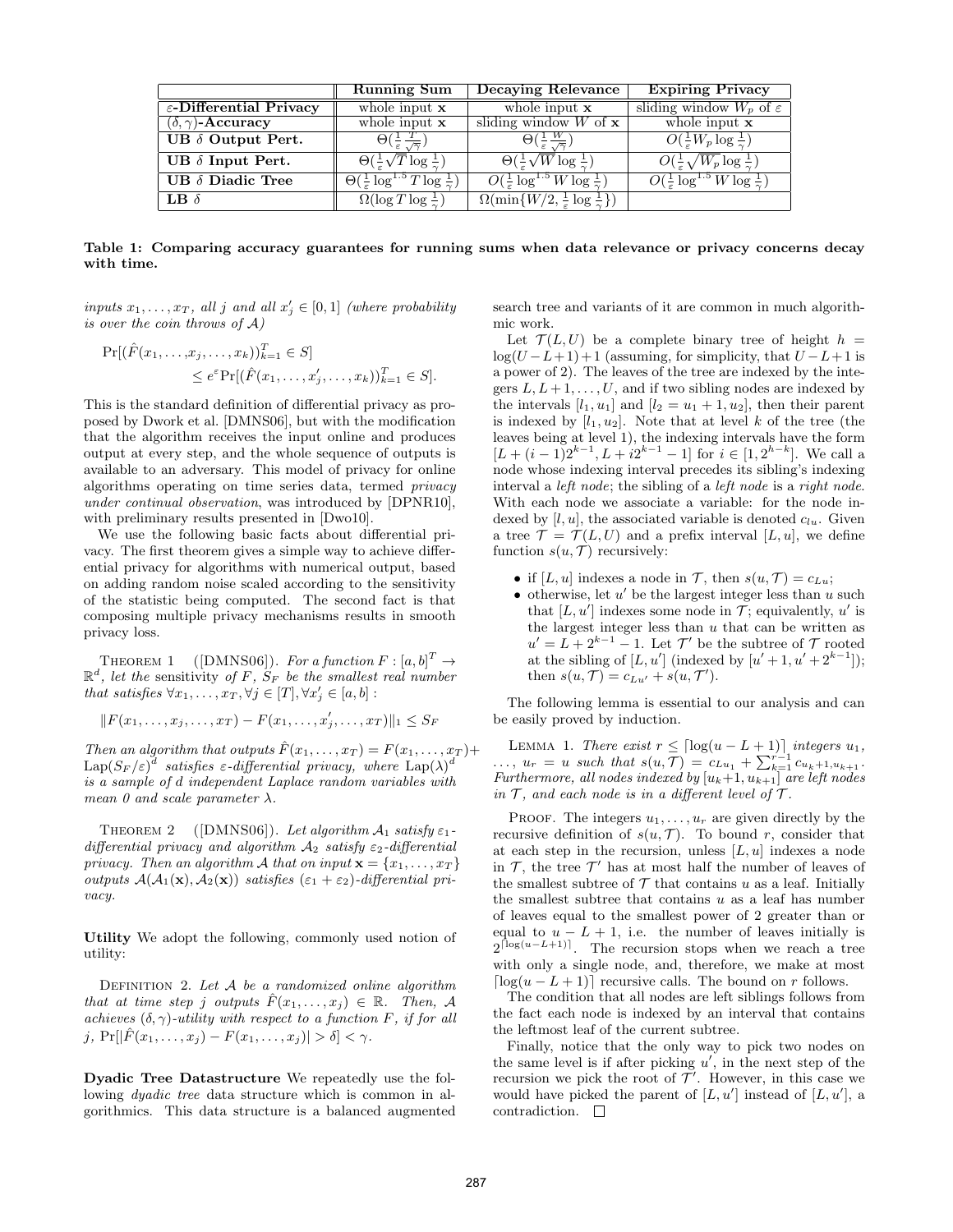

Figure 1: Dyadic tree data structure. In this example,  $u = L + 5$  is shown in a blue node,  $u' = L + 3$ , and the prefix sum  $s(u, \mathcal{T}) = c_{L,L+3} + c_{L+4,L+5}$  is obtained by adding the counters at the two green nodes  $[L, L+3]$  and  $[L+4, L+5]$ .

Chernoff Bound for Laplace Variables We will use the following Chernoff bound for sums of independent Laplace random variables.

LEMMA 2. Let  $s_1, \ldots, s_n$  be independent Laplace random variables such that  $s_i \sim \text{Lap}(b_i)$ . Denote  $S = \sum_{i=1}^n s_i$  and  $\sigma = \sqrt{2 \sum_{i=1}^{n} b_i^2}$ . Then, for all  $\lambda < \min_i \frac{0.75}{b_i}$ , we have  $\Pr[|S| \geq t\sigma] \leq 2 \exp(0.75\lambda^2 \sigma^2 - \lambda t\sigma).$ 

PROOF. We use the standard technique of bounding the moment generating function of  $S$  and applying Markov's inequality. Details follow.

Since the distribution of S is symmetric, we have  $Pr[|S| \geq$  $t\sigma$  =  $2Pr[S \geq t\sigma]$ . For any  $\lambda$ , we have:

$$
\Pr[S \ge t\sigma] = \Pr[e^{\lambda S} \ge e^{\lambda t\sigma}]
$$
  
 
$$
\le \frac{\mathcal{E}[e^{\lambda S}]}{e^{\lambda t\sigma}} = \frac{\prod_{i=1}^{n} \mathcal{E}[e^{\lambda s_i}]}{e^{\lambda t\sigma}} \tag{1}
$$

For  $\lambda < 1/b_i$ , the moment generating function of the Laplace random variable  $s_i$  is  $E[e^{\lambda s_i}] = 1/(1 - \lambda^2 b_i^2)$ . Assuming  $\lambda b_i \leq .75$ , we have

$$
E[e^{\lambda s_i}] = \frac{1}{1 - \lambda^2 b_i^2} < \exp\left(\frac{3}{2}\lambda^2 b_i^2\right).
$$

Substituting into (1), we get

$$
\Pr[S \geq t\sigma] \leq \exp(\frac{3}{2}\lambda^2 \sum_{i=1}^n b_i^2 - \lambda t\sigma),
$$

as desired.  $\square$ 

## 4. UPPER BOUNDS

#### 4.1 Window Sum

A key observation for computing window sums with error polylogarithmically bounded in  $W$  is that, unlike with running sum, only the lowest  $log W + 1$  layers of the dyadic tree are necessary to compute window sum. However, if we keep a dyadic tree for every window of size  $W$ , each update will contribute to more than W variables, resulting in data structures with large sensitivity, which, for differential privacy, translates into more noise. Our main idea is that instead of keeping a dyadic tree for every window, we can

| <b>Algorithm 1 WINDOWSSUM</b>                                                                                                                |
|----------------------------------------------------------------------------------------------------------------------------------------------|
| For $k \ge 1$ , define $\mathcal{T}_k = \mathcal{T}((k-1)W + 1, kW)$ , with all $c_{lu}$ initialized to Lap( $(\log W + 1)/\varepsilon$ ).   |
| for all inputs $x_i$ do                                                                                                                      |
| add $x_i$ to all $c_{lu}$ in $\mathcal{T}_{\lceil i/W \rceil}$ such that $i \in [l, u]$ .                                                    |
| output: $\hat{F}_w(i, W) = s((k-1)W, \mathcal{T}_{k-1}) - s(i-W, \mathcal{T}_{k-1}) + s(i, \mathcal{T}_k)$ , where $k = \lceil i/W \rceil$ . |
|                                                                                                                                              |
| end for                                                                                                                                      |

divide the input into blocks of size  $W$ , and view the windows that span two blocks as the union of a suffix and a prefix of two blocks.

The algorithm WINDOWSUM is shown as Algorithm 1. In the remainder of this section we assume that  $W$  is an exact power of 2.

THEOREM 3. WINDOWSUM satisfies  $\varepsilon$ -differential privacy, and achieves  $(\delta, \gamma)$ -utility with

$$
\delta = \begin{cases} O(\frac{1}{\varepsilon} \log^{1.5} W \log^{0.5} \frac{1}{\gamma}), & \log W \ge \log \frac{1}{\gamma} \\ O(\frac{1}{\varepsilon} \log W \log \frac{1}{\gamma}), & \log W < \log \frac{1}{\gamma} \end{cases}
$$

Furthermore, WINDOWSUM can be implemented to use  $O(W)$ words of space and to run in  $O(\log W)$  time per update.

PROOF. Privacy. Observe that any variable  $c_{lu}$  used to compute  $\hat{F}_w(j, W)$  satisfies  $l \leq u \leq j$ . Therefore, the counters  $c_{lu}$  that contribute to  $\hat{F}_w(j, W)$  will not be updated after time step j and  $\hat{F}_w(j, W)$  will be identically distributed if it is computed at any time step  $T \geq j$ , so for the analysis we can assume that all outputs are produced at time step T. Next we fix T and argue that WINDOWSUM is  $\varepsilon$ -differentially private for inputs of size  $T$ . Since the choice of  $T$  is arbitrary, privacy for all T follows. For this purpose, let  $c(x)$  be the vector of the values of all variables (in an arbitrary order)  $c_{lu}$  such that  $u \leq T$  when the input is  $\mathbf{x} = (x_1, \ldots, x_T)$ . Let also  $c_0(x)$  be  $c(x)$  with the initializing Laplace noise removed. Since each  $x_i$  contributes to exactly  $\log W + 1$ variables  $c_{lu}$ 

$$
\forall j \in [T], \forall x'_j \in [0,1]:
$$
  
\n
$$
\|\mathbf{c}_0(x_1,\ldots,x_j,\ldots,x_T) - \mathbf{c}_0(x_1,\ldots,x'_j,\ldots,x_T)\|_1
$$
  
\n
$$
\leq \log W + 1.
$$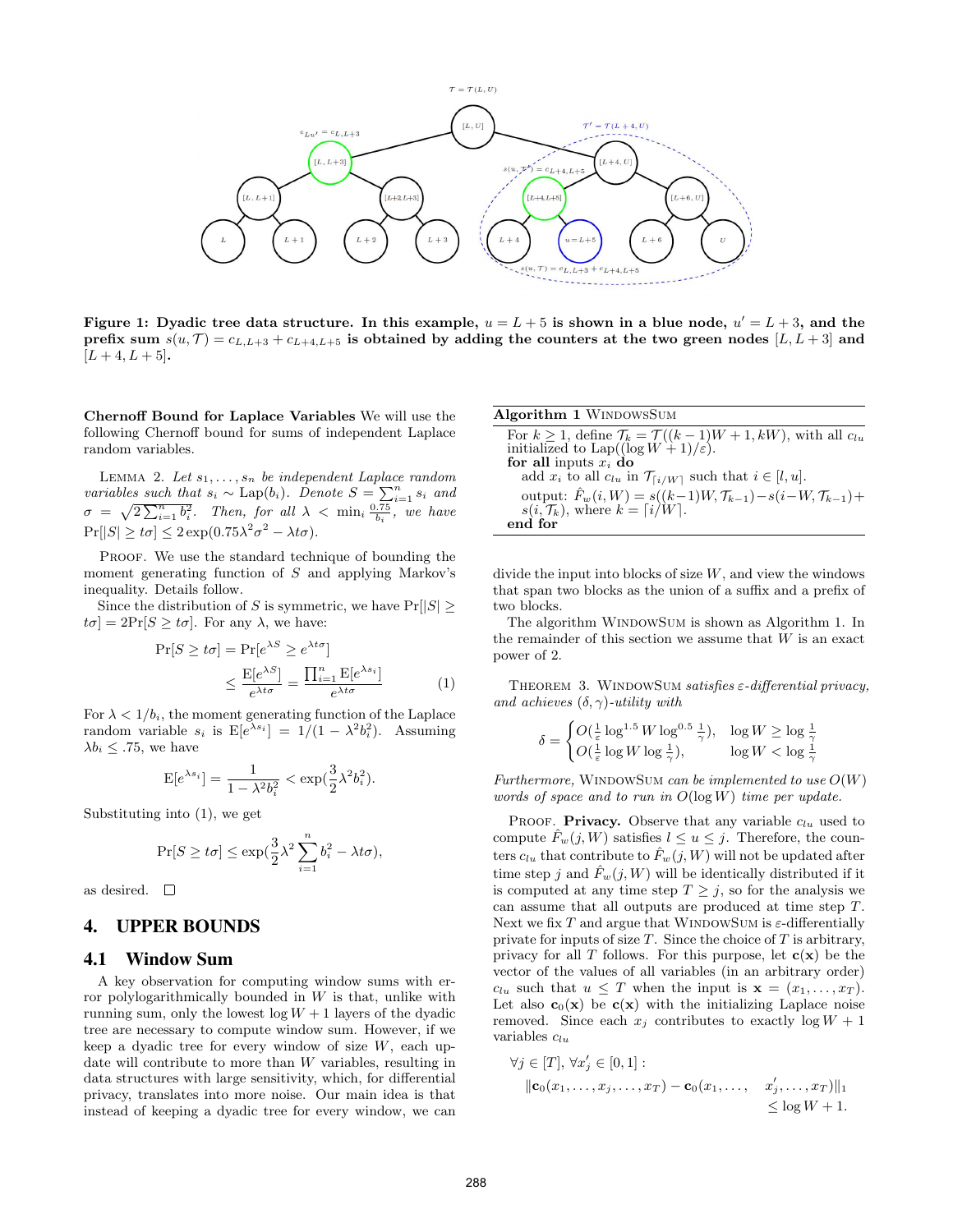Differential privacy of  $c(x)$  follows from above and Theorem 1. Since the sequence of outputs of WINDOWSUM up to time step T is a deterministic function of  $c(x)$ , privacy of WINDOWSUM follows.

**Accuracy.** It is easy to see that  $E\ddot{F}_w(j, W) = F_w(j, W)$ . By Lemma 1, for each k and each u,  $s(u, \mathcal{T}_k)$  is the sum of at most  $\log W$  random variables, each with variance  $2(\log W +$  $1)^2/\varepsilon^2$ . Therefore, the standard deviation  $\sigma$  of  $\hat{F}_w(j, W)$  is  $O(\log^{1.5} W/\epsilon)$ .

We consider two cases. For the first case, let  $t = 2\sqrt{\ln(1/\gamma)}$ and  $\lambda = \phi \frac{t}{\sigma}$  for a constant  $\phi$  to be determined later. By Lemma 2, as long as  $\lambda < 0.75\varepsilon/(\log W + 1)$ , we have that  $\Pr[|\hat{F}_w(j, W) - F_w(j, W)|] > C\sqrt{\log(1/\gamma)}\sigma < \gamma$  for some fixed constant C that depends on  $\phi$ . A calculation shows that as long as  $\log W > \log(1/\gamma)$ , the minimum value of  $\phi$ such that the constraint on  $\lambda$  holds can be bounded below by a constant. This completes the analysis of the first case.

For the second case, when  $\log W < \log(1/\gamma)$ , we set the following parameters:  $\eta = \log_{\ln(1/\gamma)} \ln W$  (notice that  $\eta$  < 1);  $t = C' \frac{\ln(1/\gamma)}{\sqrt{\ln W}}$ , and  $\lambda = \frac{t^{\eta/(2-\eta)}}{\sigma} = \frac{C'^{\eta/(2-\eta)}\sqrt{\ln W}}{\sigma}$ , where C' is a constant chosen so that  $\lambda < 0.75\varepsilon/(\log W + 1)$  holds. Applying Lemma 2, we have that for a value  $C$  that depends on C', Pr[ $S \geq C_{\frac{1}{\varepsilon}} \log(1/\gamma) \log W$ ]  $\leq \exp(\Omega(t^{2/(2-\eta)}))$  =  $\exp(-\Omega(\ln 1/\gamma)).$ 

For the running time and space complexity analysis, notice that each update requires accessing  $O(\log W)$  nodes, and that only the last two dyadic trees need to be stored.  $\square$ 

We can also show that we can approximate window sums simultaneously for all window sizes and preserve privacy under continual observation. Our approximation is different for different window sizes  $W$ , and for any particular  $W$ , it is almost the same as that of Theorem 3. Details can be found in Appendix 4.2.

#### 4.2 Window Sum Simultaneously for all  $W$

Here we give an algorithm that works simultaneously for all window sizes. Our main observation is that if for window size W we divide the input into blocks of size  $W' \in [W, 2W]$ instead of exactly  $W$  as in WINDOWSUM, then we can store all necessary dyadic tree data structures as subtrees of a single dyadic tree. However, storing the whole dyadic tree with the same noise at any level will result in error of size  $\Omega(\log^{1.5} T)$  for all W. Instead, we want to make sure that within a subtree of height  $h$ , the noise added to any variable is proportional to  $h$ . To achieve this, we use a different privacy parameter  $\varepsilon_k$  at level k of the dyadic tree and ensure that the sum of privacy parameters converges to  $\varepsilon$ .

Let  $\beta > 1$  be a parameter and  $\zeta(\cdot)$  be the Riemann zeta function:  $\zeta(\beta) = \sum_{1}^{\infty} i^{-\beta}$ . Set  $\epsilon_k = \frac{\varepsilon}{\zeta(\beta)k^{\beta}}$ . The algorithm AllWindowSum is shown as Algorithm 2. Proof of theorem below is analogous to Theorem 3.

THEOREM 4. There exists a constant  $K$  s.t. ALLWIN-DOWSUM satisfies  $\varepsilon$ -differential privacy and achieves  $(\delta, \gamma)$ utility, where

$$
\delta = \begin{cases} O(\frac{1}{\varepsilon} \log^{1.5\beta} W \log^{0.5} \frac{1}{\gamma}), & \log W \ge K \log \frac{1}{\gamma} \\ O(\frac{1}{\varepsilon} \log^{\beta} W \log \frac{1}{\gamma}), & \log W < K \log \frac{1}{\gamma} \end{cases}
$$

Furthermore, the algorithm can be implemented to use  $O(T)$ words of space and run in  $O(\log T)$  time per update on inputs consisting of T updates.

PROOF. Privacy. The proof of privacy is analogous to the proof of privacy for Theorem 3, but we treat different levels of  $\mathcal T$  separately and use Theorem 2 to bound the total privacy loss. More precisely, we show that level  $k$  in the tree satisfies  $\varepsilon_k$ -differential privacy and use the fact that tree satisfies  $\varepsilon_k$ -differential privacy and use the fact that  $\sum_{k=1}^{\infty} \varepsilon_k = \varepsilon$ .

Utility. The utility analysis is also analogous to the proof of Theorem 3, noticing the following facts: (1)  $W \leq W' \leq$  $2W$ ; (2) as an upper bound on the variance of any variable used to compute  $\hat{F}'_w(j, W)$  we can use the variance of variables at level  $\log W' + 1$ , which is  $O(\log^{\beta} W)$ . The rest of the proof is unchanged.  $\square$ 

#### 4.3 Exponential Decay

While for the window sum problem we keep a sequence of dyadic trees, for the exponential decay problem we keep a single dyadic tree that grows over time. The main property of exponentially decaying sums that we use is that if  $S_1$  is the exponential decay sum over a time interval  $[a, b-1]$  and  $S_2$  is the exponential decay sum over a time interval  $[b, c]$ , then  $\alpha^{c-b+1}S_1 + S_2$  is the exponential decay sum over the time interval  $[a, c]$ . Thus at a node in the dyadic tree that is indexed by interval  $[l, u]$  we can keep the exponential decay sum for that interval. However, doing this for every interval results in a data structure with unbounded sensitivity. We update only the left nodes in the tree and show that we can bound the sensitivity in that case.

The EXPONENTIALSUM algorithm is shown as Algorithm 3. We analyze the algorithm for  $\alpha \in (2/3, 1)$ ; observe that when  $\alpha \leq 2/3$ , the range of the  $F_e$  is [0,3], and, therefor, achieving (1.5, 0)-utility is trivial. Thus  $\alpha \to 1$  is the interesting regime for approximating  $F_e$ .

The following lemma is useful in the analysis.

LEMMA 3. For an arbitrary i, let  $[l_1, u_1], [l_2, u_2], \ldots$  be the sequence of intervals such that  $\forall k : i \in [l_k, u_k]$  and  $[l_k, u_k]$  is a left node. Assume the intervals are ordered in ascending order of  $u_k - l_k$ . Then  $u_k - i \geq 2^{k-1} - 1$ .

PROOF. By induction. The base case is trivial, as from  $i \in [l_1, u_1]$  follows  $u_1 - i \geq 0$ . For the inductive step, it suffices to show that  $u_k - u_{k-1} \geq 2^{k-2}$ . By the construction of  $\mathcal T$ , all nodes indexed by intervals  $[l, u]$  such that  $i \in [l, u]$  lie on the path from the leaf indexed by i to the root of  $\mathcal T$ . Therefore, all nodes indexed by  $[l_k, u_k]$  for some k are ancestors of i, and, by the construction of  $\mathcal T$  we have  $u_k - l_k + 1 \geq 2^{k-1}$ ; in particular,  $[l_k, u_k]$  is an ancestor of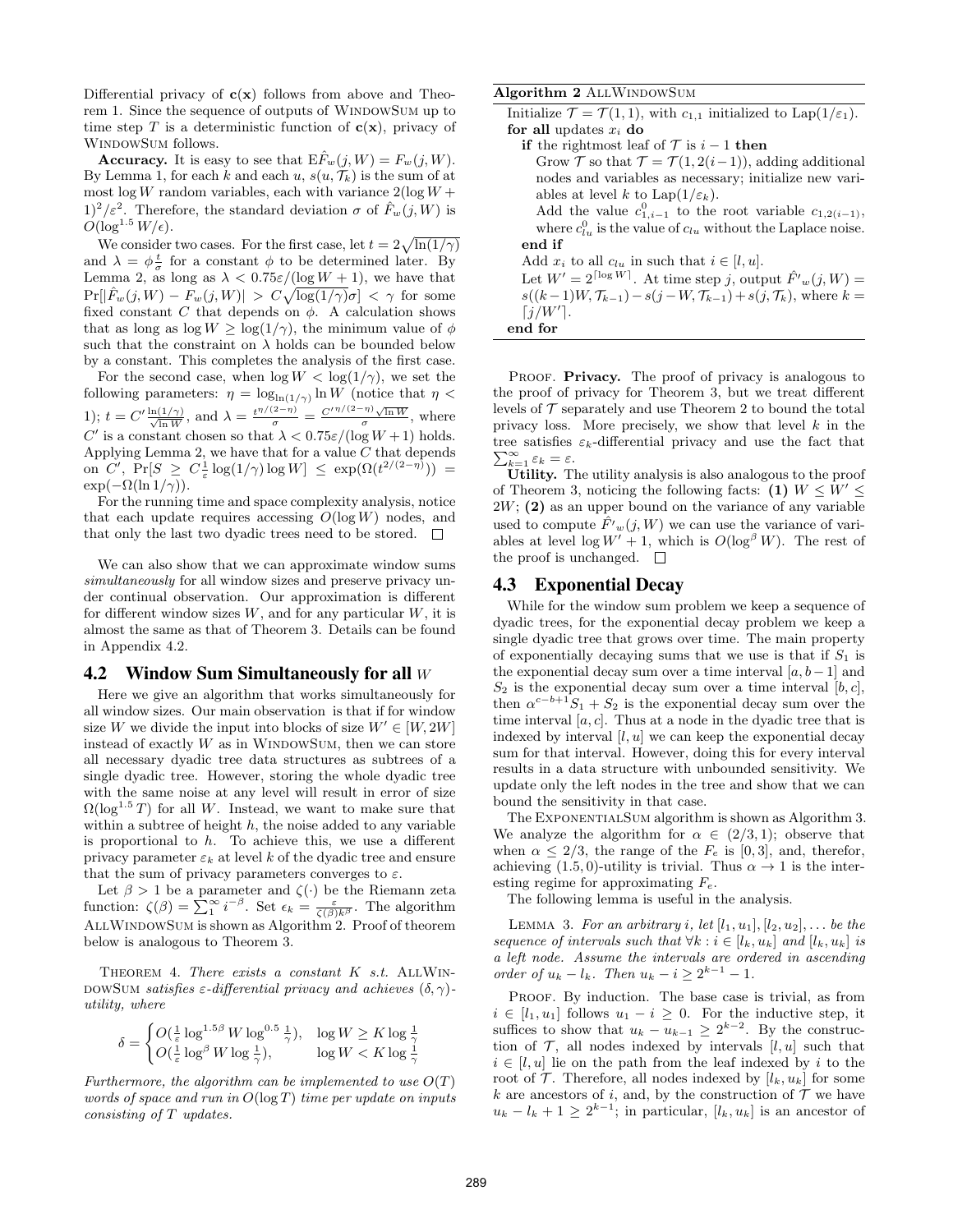

Figure 2: Window sum for a window size  $W = 4$ . This example illustrates the algorithm at time  $i = 7$ , and the output is  $F_w(7, W = 4) = s(W, \mathcal{T}_1) - s(3, \mathcal{T}_1) + s(7, \mathcal{T}_2) = c_{14} - (c_{12} + c_3) + (c_{56} + c_7) = x_4 + x_5 + x_6 + x_7 + z_{14} - z_{12} - z_3 + z_{56} + z_7$ where  $z_{lu}$  denotes the noise at node  $[l, u]$ .

Algorithm 3 EXPONENTIALSUM

Set  $\lambda = \frac{1}{\alpha \ln 2} \left( \ln \frac{2\alpha}{1-1\alpha} + \frac{1}{2} + \ln 2 \right)$ . Initialize  $\mathcal{T} = \mathcal{T}(1, 1)$ , with  $c_{1,1}$  initialized to  $\text{Lap}(\lambda/\varepsilon)$ for all updates  $x_i$  do if the rightmost leaf of  $\mathcal T$  is  $i-1$  then Grow  $\mathcal T$  so that  $\mathcal T = \mathcal T(1, 2(i-1))$ , adding additional nodes and variables as necessary and initializing new variables to  $\text{Lap}(\lambda/\varepsilon)$ . Add the value  $\alpha^{i-1}c_{1,i-1}^0$  to the root variable  $c_{1,2(i-1)}$ , where  $c_{lu}^0$  is the value of  $c_{lu}$  without the Laplace noise. end if for all  $[l,u]$  such  $i\in[l,u]$  and the node indexed by  $[l,u]$ is a left node do add  $x_i \alpha^{u-i}$  to  $c_{lu}$ end for output  $\hat{F}_e(j, \alpha) = \sum_{k=0}^r c_{u_k, u_{k+1}} \alpha^{j-u_{k+1}}.$ end for

 $[l_{k-1}, u_{k-1}]$  and  $u_{k-1} - l_{k-1} + 1 \geq 2^{k-2}$ . By assumption, all nodes indexed by  $[l_k, u_k]$  are left nodes; let the right sibling of  $[l_{k-1}, u_{k-1}]$  be the node indexed by  $[l'_{k-1}, u'_{k-1}]$ . By construction,  $u'_{k-1} - l'_{k-1} = u_{k-1} - l_{k-1}$  and the parent of both nodes is indexed by  $[l_{k-1}, u'_{k-1}]$ . All ancestors of  $[l_{k-1}, u_{k-1}]$ are indexed by intervals that contain  $[l_{k-1}, u'_{k-1}]$  as a subinterval, and, therefore,

$$
u_k \ge u'_{k-1} = u_{k-1} + (u_{k-1} - l_{k-1} + 1)
$$
  
\n
$$
\ge u_{k-1} + 2^{k-2}
$$

This completes the inductive step.  $\Box$ 

THEOREM 5. Assume  $\alpha \in (2/3, 1)$  and let K be a universal constant. EXPONENTIALSUM satisfies  $\varepsilon$ -differential privacy and achieves  $(\delta, \gamma)$ -utility with

$$
\delta = \begin{cases} O(\frac{1}{\varepsilon} \frac{\alpha}{1-\alpha} \log^{0.5} \frac{1}{\gamma}), & \log \frac{\alpha}{1-\alpha} \ge \log \frac{1}{\gamma} \\ O(\frac{1}{\varepsilon} \log \frac{\alpha}{1-\alpha} \log \frac{1}{\gamma}), & \log \frac{\alpha}{1-\alpha} < \log \frac{1}{\gamma} \end{cases}
$$

Furthermore, EXPONENTIALSUM can be implemented to use  $O(\log T)$  words of space and to run in  $O(\log T)$  time per update on inputs consisting of T updates.

PROOF. Privacy. It is sufficient to fix  $T$  and argue that

EXPONENTIALSUM is  $\varepsilon$ -differentially private for inputs of size T when all outputs for  $j \leq T$  are produced at step T.

We analyze the sensitivity of  $\mathcal{T}$ . Define  $c_0(\mathbf{x})$  as in the proof of Theorem 3 and  $[l_1, u_1], [l_2, u_2], \ldots$  as in Lemma 3. We have

$$
\|\mathbf{c}_0(x_1,\ldots,x_i,\ldots,x_T) - \mathbf{c}_0(x_1,\ldots,1-x_i,\ldots,x_T)\|_1
$$
  
\n
$$
\leq \sum_{k=1}^{\infty} \alpha^{u_k - i} x_i \leq \sum_{k=1}^{\infty} \alpha^{u_k - i} = \frac{1}{\alpha} \sum_{k=0}^{\infty} \alpha^{2^k}
$$
  
\n
$$
\leq \frac{1}{\alpha} + \frac{1}{\alpha} \int_0^{\infty} \alpha^{2^x} dx = \frac{1}{\alpha} + \frac{1}{\alpha \ln 2} \int_{\ln \frac{1}{\alpha}}^{\infty} \frac{e^{-t}}{t} dt
$$
  
\n
$$
= \frac{\ln 2 + E_1(\ln \frac{1}{\alpha})}{\alpha \ln 2}.
$$
 (2)

Here  $E_1(x) = E_1(x) = \int_x^{\infty} \frac{e^{-t}}{t} dt$ . We have the following series expansion for  $E_1$ , which converges for all real  $|x| \leq$  $\pi$  [AS64]:

$$
E_1(x) = -\eta - \ln x + \sum_{k=1}^{\infty} \frac{(-1)^{k+1} x^k}{k! k}, \tag{3}
$$

where  $\eta$  is the Euler-Mascheroni constant. Since, by assumption,  $\alpha > e^{-1}$ , we have  $\ln \frac{1}{\alpha} < 1$ . For  $x < 1$ , the last term in (3) is bounded by  $\eta + E_1(1) = \eta + \frac{1}{2}$ . Therefore, we have,

$$
E_1(2\ln\frac{1}{\alpha}) \le -\ln\ln\frac{1}{\alpha} + \frac{1}{2} = \ln\frac{1}{\ln\frac{1}{\alpha}} + \frac{1}{2}
$$
 (4)

For  $x \in (0, 2)$ , we have the following series expansion for  $ln x$ :

$$
\ln x = x - 1 - \sum_{k=2}^{\infty} \frac{(1-x)^k}{k}.
$$
 (5)

Since by assumption  $1/\alpha - 1 < 1/2$ , we have  $\ln(1/\alpha) \ge$  $(1/\alpha - 1)/2$ . Substituting in (4), we get

$$
E_1(\ln\frac{1}{\alpha}) \le \ln\frac{1}{\frac{1-\alpha}{2\alpha}} + \frac{1}{2} = \ln\frac{2\alpha}{1-\alpha} + \frac{1}{2}
$$
 (6)

Substituting (6) into (2) gives us the following bound on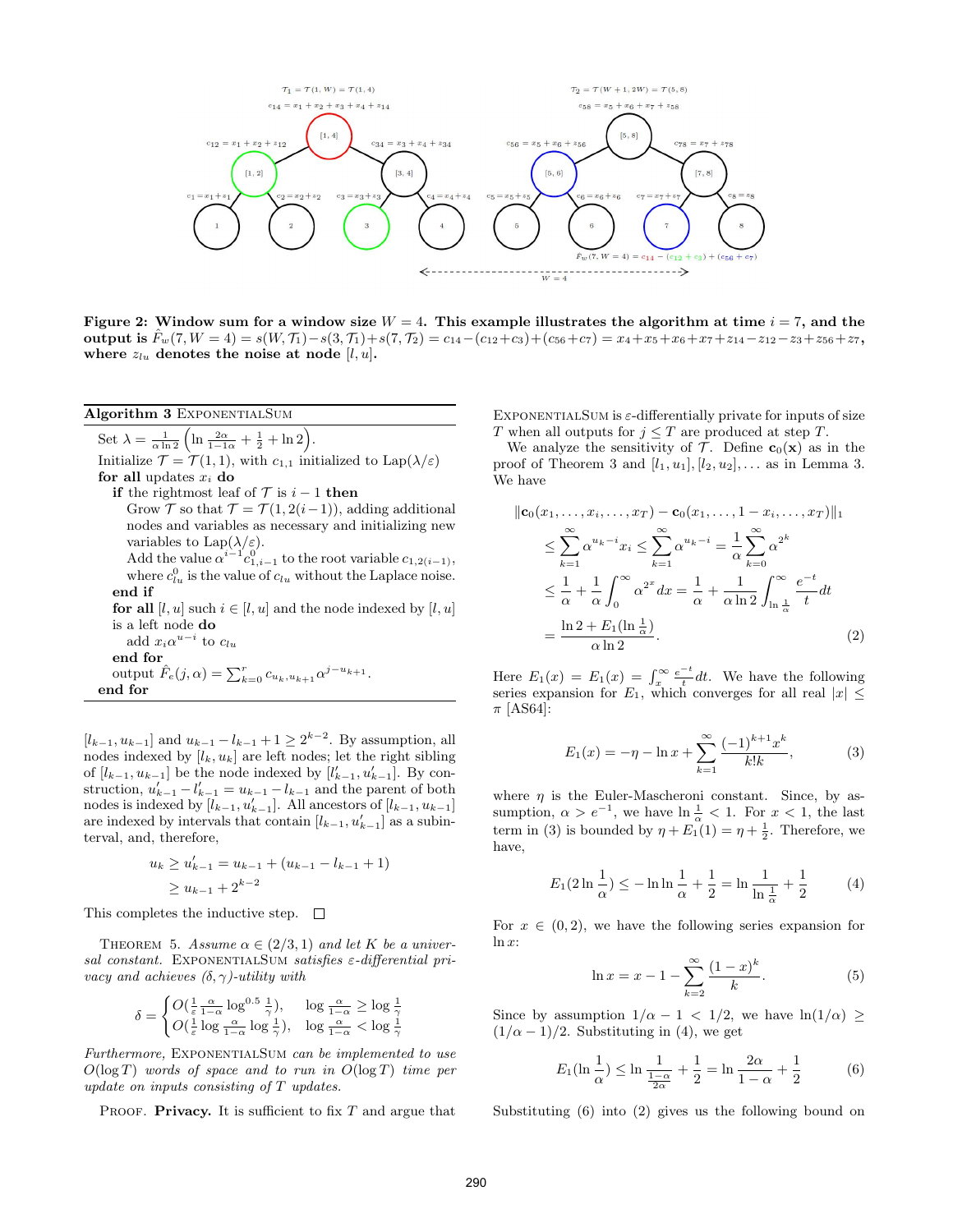sensitivity:

$$
\|\mathbf{c}_0(x_1,\ldots,x_i,\ldots,x_T) - \mathbf{c}_0(x_1,\ldots,1-x_i,\ldots,x_T)\|_1
$$
  
\$\leq \frac{1}{\alpha \ln 2} \left( \ln \frac{2\alpha}{1-\alpha} + \frac{1}{2} + \ln 2 \right) \qquad (7)\$

By Theorem 1 and (7), the algorithm EXPONENTIALSUM satisfies  $\varepsilon$ -differential privacy.

**Accuracy.** Clearly,  $E\hat{F}_e(j,\alpha) = F_e(j,\alpha)$ . Next we upper bound  $\sigma^2$ , the maximum variance of  $\hat{F}(j,\alpha)$  over all j. By Lemma 3, all intervals  $[1, u_1], [u_1, u_2], \ldots, [u_r, j]$  correspond to nodes in distinct levels of  $\mathcal{T}$ , and therefore have sizes which are distinct powers of 2. We have, for some fixed constant C,

$$
\sigma^2 \le \left( C \frac{\log \frac{\alpha}{1-\alpha}}{\alpha \varepsilon} \right)^2 \sum_{i=1}^{\infty} \alpha^{2(2^i - 1)}
$$

$$
= \left( C \frac{\log \frac{\alpha}{1-\alpha}}{\alpha \varepsilon} \right)^2 \frac{1}{\alpha^2} \sum_{i=2}^{\infty} \alpha^{2^i} \le \frac{1}{\alpha^2} \left( C \frac{\log \frac{\alpha}{1-\alpha}}{\alpha \varepsilon} \right)^3
$$

.

The proof can be completed analogously to the proof of Theorem 3.  $\square$ 

## 4.4 Polynomial and Other Decay Functions

Unlike the running sum, window sum, or exponential decay sum problems, there is no easy way to combine polynomial decay sums over intervals  $[a, b - 1]$  and  $[b, c]$  into a polynomial decay sum over  $[a, c]$ . Therefore, our techniques for estimating polynomial decay sum are considerably different and in fact apply to arbitrary slow-growing decay sum functions. We analyze the algorithm for polynomial decay and remark at the end of the section how it extends to arbitrary decay functions.

On a high level, we approximate the polynomial decay function  $g(i) = (i+1)^{-c}$  by a function g' that is constant on exponentially growing in size intervals. Then we can approximate the decay sum induced by  $g'$  by running multiple instances of our window sum algorithm in parallel. This technique results in a bi-criteria approximation, i.e. our approximation guarantee has both a multiplicative and an additive approximation factor. As  $c \to 1$  (i.e. as the range of the polynomial decay sum grows), the additive approximation factor remains bounded and is dominated by  $\beta^{-2}$ , where  $(1 \pm \beta)$  is the multiplicative approximation factor. Thus the approximation guarantees for our algorithm are mostly determined by a trade-off between additive and multiplicative approximation.

For a given polynomial decay function  $g = (i + 1)^{-c}$  and the induced decay sum  $F$ , let us a fix a multiplicative error parameter  $\beta$  and define a function b as  $\forall j \geq 1 : b(j) =$  $\max\{i : g(i) \geq (1 - \beta)^j\}$  and  $b(0) = 0$ . Intuitively  $g(i)$  is almost constant for  $i \in [b(j-1), b(j))$ .

We can now define a function  $g'$  that approximates g:  $\forall i \in [b(j-1), b(j)) : g'(i) = (1-\beta)^{j-1}$  Let  $F'$  be the decay sum induced by  $g'$ . From the definition of  $g'$  it is immediate that  $\forall j, \forall x \in \{0,1\}^j : (1-\beta)F(j) \leq F'(j) \leq F(j).$ 

The PolynomialSum algorithm is shown as Algorithm 4. Note that we call the  $j$ -th instance of WINDOWSUM with input consisting of time updates in  $\{0, (1 - \beta)^{j-1}\}\$ . It is straightforward to check that the WINDOWSUM algorithm can handle such scaled instances without modification. Note also that we modify the WINDOWSUM algorithm slightly by

## Algorithm 4 PolynomialSum

Set  $\lambda = \frac{\log(1/(1-\beta))}{c\beta^2} + \frac{1}{\beta}$ . Start an instance of WINDOWSUM for input  $x_1, \ldots$  with window size  $W_1 = b(1)$  and initializing noise for each variable Lap( $\lambda/\varepsilon$ ). Set  $j^* = 1$ . for all updates  $x_i$  do if  $i = b(j^*) + 1$  then Set  $j^* = j^* + 1$ . Start a new instance of WindowSum with window size  $W_{j^*} = b(j^*) - b(j^* - 1)$  and and initializing noise for each variable  $\text{Lap}(\lambda/\varepsilon)$ . end if for all  $k \leq j^*$  do Update the  $k$ -th instance of WINDOWSUM with input  $(1 - \beta)^{k-1} x_{i-b(k-1)}$ end for Output  $\hat{F}_p(i,c) =$  $\sum$  $j \geq 0:b(j) < i$  $F_w((1-\beta)^j x_1,\ldots,(1-\beta)^j x_{i-b(j)},W_{j+1}).$ end for

adjusting the magnitude of noise added to the variables associated with the dyadic trees kept by WINDOWSUM.

THEOREM 6. POLYNOMIALSUM satisfies  $\varepsilon$ -differential privacy, and for any j, with probability  $1 - \gamma$ , we have  $(1 - \gamma)$  $\beta$ ) $F_p(j, c) - O(\delta) \leq \hat{F}_p(c) \leq F_p(j, c) + O(\delta)$ , where

$$
\delta = \begin{cases} \frac{1}{\varepsilon} \left( \frac{1}{c\beta^2} \log \frac{1}{1-\beta} \right)^{1.5} \log^{0.5} \frac{1}{\gamma} & \text{if } \frac{1}{c\beta^2} \log \frac{1}{1-\beta} \ge \log \frac{1}{\gamma} \\ \frac{1}{\varepsilon} \frac{1}{c\beta^2} \log \frac{1}{1-\beta} \log \frac{1}{\gamma} & \text{if } \frac{1}{c\beta^2} \log \frac{1}{1-\beta} < \log \frac{1}{\gamma} \end{cases}
$$

Furthermore, PolynomialSum can be implemented to use  $O(T)$  words of space and run in  $O(\log^2 T / \log(1/(1 - \beta)))$ time per update on inputs consisting of T updates.

PROOF. **Privacy.** The privacy analysis is analogous to the analysis in the proof of Theorem 3, but we bound sensitivity over all instances of WINDOWSUM. Due to the scaling of the input, the sensitivity of the  $j$ -th instance of WINDOW-SUM is bounded by  $(1+\beta)^{j-1}$  (log  $W_j+1$ ). Let us first bound  $W_j$ . Observe that  $b(j) = [g^{-1}((1-\beta)^j]$ . For  $g(i) = (i+1)^{-c}$ , we have  $b(j) \in [(1 - \beta)^{-j/c} - 2, (1 - \beta)^{-j/c} - 1]$ . Then  $W_j$ can be bounded as  $W_j = b(j) - b(j-1) \leq (1-\beta)^{-j/c}$  $(1 - \beta)^{-(j-1)/c} + 1$ . Since  $1 - \beta < 1$  and  $j \ge 1$ , we have  $W_j \leq (1-\beta)^{-j/c}$ . We can then bound the overall sensitivity is by

$$
\sum_{j=1}^{\infty} (1 - \beta)^{j-1} \log W_j + \sum_{j=0}^{\infty} (1 - \beta)^j
$$
  

$$
\leq \sum_{j=1}^{\infty} (1 - \beta)^{j-1} \log \frac{1}{(1 - \beta)^{j/c}} + \frac{1}{\beta}
$$
  

$$
= \frac{1}{c\beta^2} \log \frac{1}{(1 - \beta)} + \frac{1}{\beta}
$$
 (8)

Theorem 1 and (8) complete the privacy proof.

**Accuracy.** Note that  $E\hat{F}_p(j,c) = F'(j)$ . The variance of  $F_w((1 - \beta)^j x_{b(j)}, \ldots, (1 - \beta)^j x_k, W_j)$  is at most 2(1 –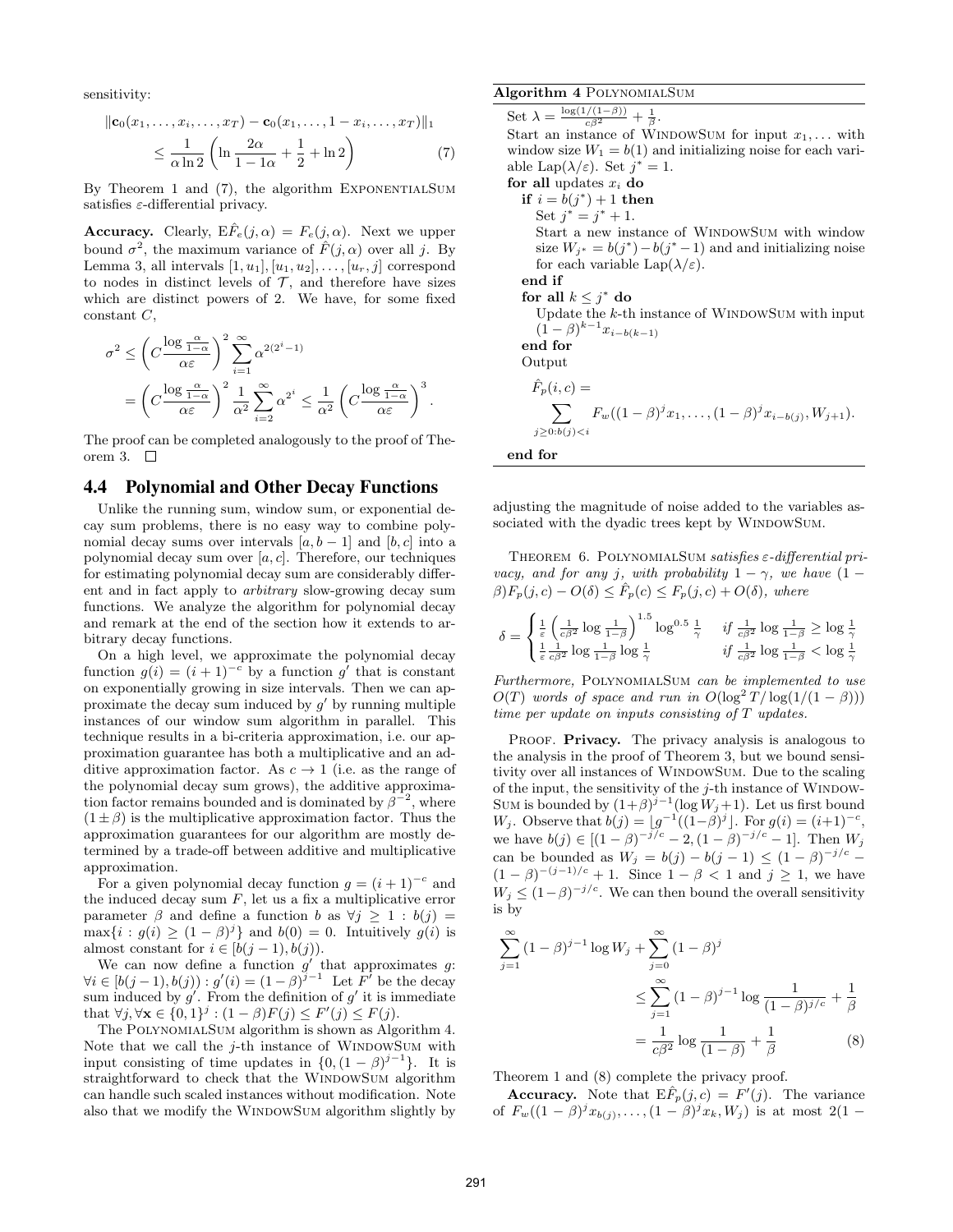$\beta$ <sup>2j</sup> $\lambda$ <sup>2</sup> log W<sub>j</sub>. Therefore, the total variance  $\sigma$ <sup>2</sup> of  $\hat{F}_p(j, c)$  is

$$
\sigma^2 \le \lambda^2 \frac{1}{c} \log \frac{1}{1-\beta} \sum_{j=0}^{\infty} (j+1)(1-\beta)^{2j}
$$

$$
= \lambda^2 \frac{1}{c\beta^2 (2-\beta)^2} \log \frac{1}{1-\beta} = O\left( \left(\frac{1}{c\beta^2} \log \frac{1}{1-\beta}\right)^3 \right)
$$

Using Lemma 2 as in Theorem 3 we can show that for any j, with probability at least  $1 - \gamma$ ,

$$
\begin{array}{ll} |\hat{F}_p(j, c) - F'(j)| = \\ \begin{cases} O((\frac{1}{c\beta^2} \log \frac{1}{1-\beta})^{1.5} \log^{0.5} \frac{1}{\gamma}) & \text{if } \frac{1}{c\beta^2} \log \frac{1}{1-\beta} \ge \log \frac{1}{\gamma} \\ O(\frac{1}{c\beta^2} \log \frac{1}{1-\beta} \log \frac{1}{\gamma}) & \text{if } \frac{1}{c\beta^2} \log \frac{1}{1-\beta} < \log \frac{1}{\gamma} \end{cases} \end{array}
$$

Since for all **x** and all  $j$ ,  $(1 - \beta)F(j) \leq F'(j) \leq F(j)$ , this completes the proof.  $\square$ 

This algorithm can more generally be used to compute a private (under continual observation) approximation to a decayed sum  $F$  induced by a decay function  $g$  as long as  $g^{-1}$  grows subexponentially. In this case sensitivity remains bounded and the additive error guarantee is dominated by a function of  $\beta$ , but the exact function depends on q. The algorithm is not applicable to the window or running sum problem, since for them  $g^{-1}$  is not well defined; the guarantee for exponential decay sum is incomparable with the one in Theorem 5.

## 5. LOWER BOUNDS

We formalize the general packing-bound framework for lower bounding the dependence of the error  $\delta$  on the error probability  $\gamma$  for algorithms that are private under continual observation and achieve  $(\delta, \gamma)$ -utility. We also instantiate the framework with a construction that yields concrete lower bounds for the three decay sum problems considered in this paper. As far as the dependence on error probability is concerned, our lower bounds for window and exponential decay sums are tight. Our lower bound for polynomial decay sums is against a purely additive approximation and is not directly comparable to the upper bounds on the approximation factors of our algorithm.

Suppose that for a fixed error probability  $\gamma$ , we want to prove a lower bound on  $\delta$  for any  $\varepsilon$ -differentially private algorithm that achieves  $(\delta, \gamma)$ -utility with respect to a function  $F(x_1, \ldots, x_j)$  We can take  $\gamma = 2/3q$ , and it follows, by the union bound, that for any set  $Q \subseteq [n]$  of size q, with probability 2/3, the algorithm is within an absolute error  $\delta$  from  $F(x_1, \ldots, x_j)$  for all  $j \in Q$ . Assume that for some T we can construct  $N+1$  instances  $\mathbf{x}^0, \ldots, \mathbf{x}^N$ , each of length T, that satisfy the following properties:

- 1.  $(Q, \delta)$ -independence: for all  $a, b \in \{0, ..., N\}, a \neq b$ , there exists some  $j \in Q \subseteq T$  such that  $|F(x_1^a, \ldots, x_j^a) F(x_1^b, \ldots, x_j^b)| > 2\delta.$
- 2. *D*-closeness: for all  $a, b \in \{0, ..., N\}$ ,  $\mathbf{x}^a$  and  $\mathbf{x}^b$  have hamming distance at most D.

LEMMA 4. Assume there exists an  $\varepsilon$ -differentially private algorithm A that at time step j outputs  $\hat{F}(x_1, \ldots, x_j)$ . Assume further that for any  $Q \subseteq \mathbb{N}$ ,  $|Q| = q$ , we have  $Pr[\forall j \in$  $Q : |\hat{F}(x_1,\ldots,x_j)-F(x_1,\ldots,x_j)| \leq \delta] \geq 2/3$ . If for some Q there exists a set  $\{x^0, \ldots, x^N\}$  that simultaneously satisfies

 $(Q, \delta)$ -independence and D-closeness with respect to F, then  $D > \frac{\ln N + \ln 2}{\epsilon}$ 

PROOF. Let  $B(\mathbf{x}^i) = \{ \mathbf{f} : |f_j - F(x_1^i, ..., x_j^i)| \le \delta \}$ . By assumption,  $Pr[(\hat{F}(x_1^i, ..., x_j^i))_{j=1}^T \in B(\mathbf{x}^i)] \ge 2/3$ . Then, by the definition of differential privacy and D-closeness, we have

$$
\forall i: \Pr[(\hat{F}(x_1^0,\ldots,x_j^0))_{j=1}^T \in B(\mathbf{x}^i)] \ge e^{-\varepsilon D}2/3.
$$

By  $(Q, \delta)$ -independence,  $B(\mathbf{x}^a) \cap B(\mathbf{x}^b) = \emptyset$  for all  $a \neq b$ . Therefore,

$$
\Pr[(\hat{F}(x_1^0, \dots, x_j^0))_{j=1}^T \in \bigcup_{i=1}^N B(\mathbf{x}^i)]
$$
  
= 
$$
\sum_{i=1}^N \Pr[(\hat{F}(x_1^0, \dots, x_j^0))_{j=1}^T \in B(\mathbf{x}^i)] \ge N e^{-\varepsilon D} 2/3.
$$

However, since  $B(\mathbf{x}^0) \cap \bigcup_{i=1}^N B(\mathbf{x}^i) = \emptyset$ , by the assumptions on A we have

$$
\Pr[(\hat{F}(x_1^0,\ldots,x_j^0))_{j=1}^T \in \bigcup_{i=1}^N B(\mathbf{x}^i)] < 1/3.
$$

Therefore,  $2N < e^{\varepsilon D}$ , and the lemma follows by taking logarithms.  $\quad \Box$ 

In order to apply Lemma 4, we need a method to construct a set of instances satisfying  $(Q, \delta)$ -independence and D-closeness for a given error bound  $\delta$ , such that D is upper bounded by a function of  $\delta$  and N is lowerbounded by a function of  $|Q|$ . We show a construction that allows us to derive a lower bound for any decayed sum problem, where, naturally, the form of the lower bound depends on the specific problem, i.e. on the decay function  $q$ . As corollaries, we derive specific lower bounds for the problems we consider in this paper. In our construction, the set of vectors  $\{x^i\}_{i=0}^q$ <br>is defined as  $\mathbf{x}^0 = (0^{Dq})$  and  $\mathbf{x}^i = (0^{(i-1)D}, 1^D, 0^{(q-i)D}).$ We set  $Q = \{j : D$  divides  $j\}$  and choose  $\delta$  according to the specific decay function g. Consider a general decayed sum function  $F(x_1, \ldots, x_j)$  with a decay function g. The construction gives our main lower bound theorem.

THEOREM 7. Assume there exists an  $\varepsilon$ -differentially private algorithm A that at time step j outputs  $\hat{F}(x_1, \ldots, x_i)$ and achieves  $(\delta, \gamma)$ -utility with respect to a decayed sum function F induced by g. Denote  $G(x) = \sum_{i=0}^{x-1} g(i)$ . Then  $\delta \geq \frac{1}{2}G(\Omega(\frac{\log(1/\gamma)}{\varepsilon}))$ .

For the three problems considered in this paper we derive the following corollaries.

COROLLARY 1. Assume there exists an  $\varepsilon$ -differentially private algorithm A that at time step j outputs  $F_w(j, W)$  and achieves  $(\delta, \gamma)$ -utility with respect to  $F_w(j, W)$ . Then,  $\delta \geq$  $\Omega\left(\min\left\{\frac{W}{2},\frac{\log(1/\gamma)}{\varepsilon}\right\}\right).$ 

Note that the lower bound of [DPNR10] is a special case of the above corollary for  $\gamma = 2/3W = 2/3T$ .

COROLLARY 2. Assume there exists an  $\varepsilon$ -differentially private algorithm A that at time step j outputs  $F_e(j,\alpha)$  and achieves  $(\delta, \gamma)$ -utility with respect to  $F_e(j, \alpha)$ . Then, for  $\alpha \in (2/3, 1)$  we have  $\delta \geq \Omega \left( \min \left\{ \frac{\alpha}{1-\alpha}, \frac{\log(1/\gamma)}{\varepsilon} \right\} \right)$ .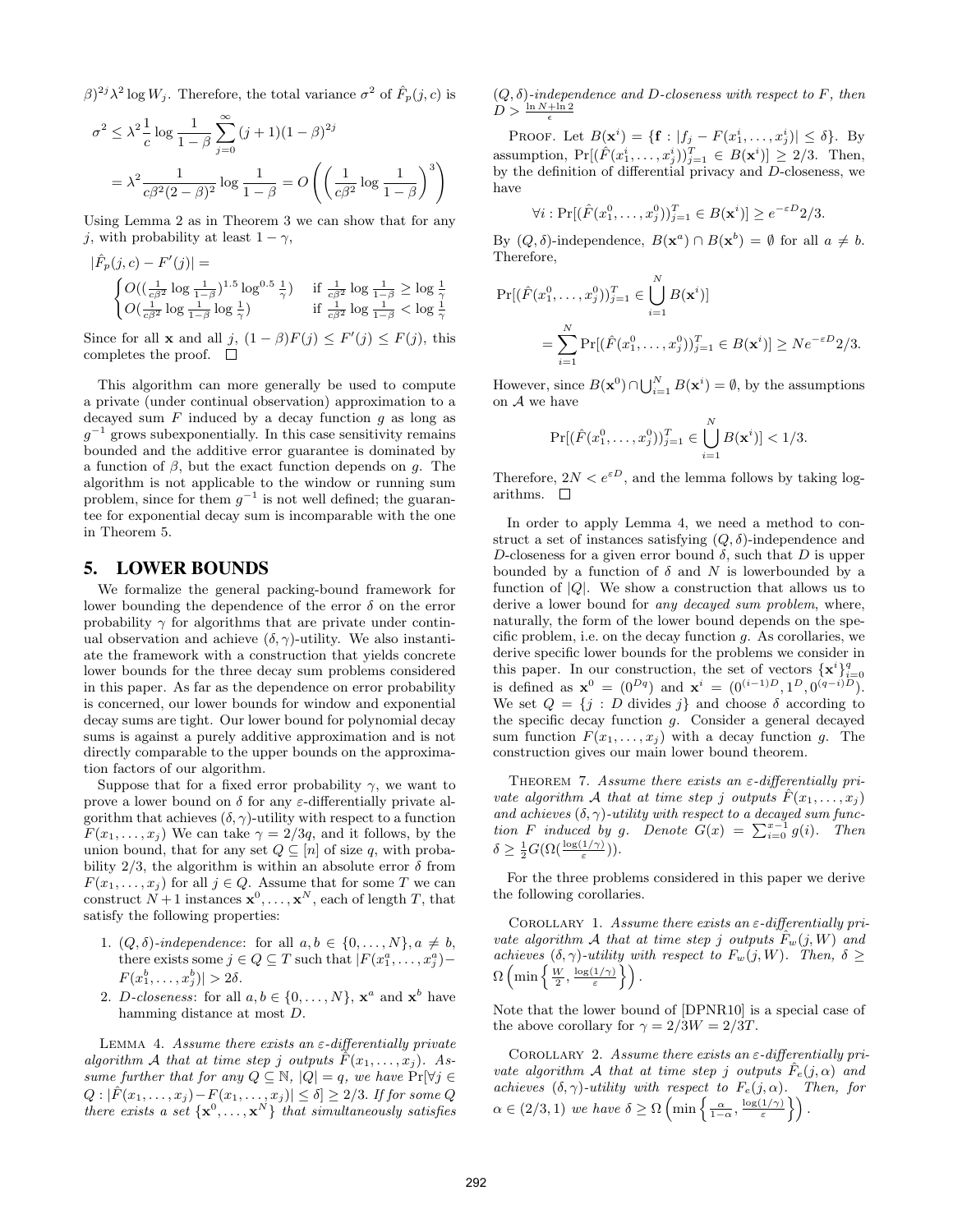COROLLARY 3. Assume there exists an  $\varepsilon$ -differentially private algorithm A that at time step j outputs  $\hat{F}_p(j,c)$  and achieves  $(\delta, \gamma)$ -utility with respect to  $F_p(j, c)$ . Then,  $\delta \geq$  $H_c(\Omega(\frac{\log(1/\gamma)}{\varepsilon})) \geq \Omega\left(1-\frac{\varepsilon^{c-1}}{\log^{c-1}(1/\gamma)}\right)$ , where  $H_c(k)$  is the k-th generalized harmonic number in power c.

## 6. PRIVACY EXPIRATION

In some situations privacy concerns themselves are timedependent. The knowledge of an event may be considered sensitive for a fixed period of time, after which the event is no longer relevant and privacy requirements may be relaxed. In this section we model this scenario by extending the definition of differential privacy under continual observation in a natural way. Our definition of privacy with expiration is satisfied by any algorithm which is private under continual observation; however, we investigate whether relaxing the privacy constraints for old events allows us to achieve stronger accuracy guarantees. We show that computing running sums under privacy with an expiration window W requires no more error than the window sum problem under standard privacy constraints. Thus privacy expiration leads to error that scales with the size of the expiration window rather than entire input. We observe a similar phenomenon for computing general linear maps online, for which we characterize the error complexity of output perturbation.

### 6.1 Model

DEFINITION 3. Let  $g : \mathbb{N} \to \mathbb{R}$  be a non-increasing function. Let A be a randomized online algorithm that at time step j outputs  $A(x_1, \ldots, x_j)$ . A satisfies  $\varepsilon$ -differential privacy with expiration g if for all  $T \in \mathbb{Z}$ , for all measurable subsets S of the range of A, all possible inputs  $x_1, \ldots, x_T$ , all  $j \leq T$  and all  $x'_j \in [0,1]$  (where probability is over the  $coin$  throws of  $A)$ 

$$
\Pr[(\mathcal{A}(x_1,\ldots,x_j,\ldots,x_k))_{k=1}^T \in S] \le e^{g(T-j)\varepsilon} \Pr[(\mathcal{A}(x_1,\ldots,x'_j,\ldots,x_k))_{k=1}^T \in S].
$$

When  $q(i)$  takes the value 1 for  $i \lt W$  and  $\infty$  for  $i \geq W$ , we say  $A$  satisfies  $\varepsilon$ -differential privacy with expiration window W.

The expiration function  $g$  models how fast privacy concerns "degrade"with time. In the sequel, we focus on the privacy expiration window model that imposes a sharp threshold on how privacy degrades. However, smoother expiration models are possible.

To gain further intuition about privacy with expiration, let us consider a utility-theoretic implication of the definition. Assume each user has a cost function  $c_i$  associated with event  $x_j$  such that for each  $k, c_j(\mathcal{A}(x_1, \ldots, x_k), k)$  gives the expected cost incurred at time k related to information about event  $x_i$  being revealed by the algorithm's output. We can model expiration of privacy concerns by a cost function of the form

$$
c_j(\mathcal{A}(x_1,\ldots,x_k),k)=c'_j(\mathcal{A}(x_1,\ldots,x_k))g^{-1}(k-j).
$$

Then an algorithm  $\mathcal A$  that satisfies  $\varepsilon$ -differential privacy with expiration  $g$  has the property that reporting an event to the algorithm does not increase a user's cost by more than  $\varepsilon$  at any point in time, for any cost function  $c_j$  of the form above.

It is straightforward to check that privacy with expiration composes.

LEMMA 5. If two algorithms  $A_1$  and  $A_2$  respectively satisfy  $\varepsilon_1$  and  $\varepsilon_2$ -differential privacy with expiration q, then any function of their concatenated outputs will satisfy  $(\varepsilon_1 + \varepsilon_2)$ differential privacy with expiration g.

#### 6.2 Linear Maps

In this section, we focus on the class of online linear maps, which at every time step  $i \in \mathbb{N}$ , output the inner product  $y_i = \mathbf{a}_i \mathbf{x}^i$ , for some row vector  $\mathbf{a}_i = (a_{i1}, \dots, a_{ii})$  of length *i*. Here  $\mathbf{x}^i$  denotes the partial input  $(x_1, \ldots, x_i)$ . The entire linear map from time step 1 to time step  $T$  can be represented in vector form by  $y^T = A^T x^T$ , where  $A^T$  is a square  $N \times N$  lower-triangular matrix whose *i*-th row is given by  $[\mathbf{a}_i, \mathbf{0}_{N-i}].$ 

THEOREM 8. Let  $A_{LM}$  be the (randomized) algorithm that at time step i outputs  $\hat{y}_i = \mathbf{a}_i \mathbf{x}^i + z_i$ , where  $z_i \sim \text{Lap}(0, \lambda_i)$ .  $A_{LM}$  is  $\varepsilon$ -differentially private with expiration window W if the noise parameters  $\{\lambda_i\}_{i\in[T]}$  satisfy the set of T linear constraints

$$
\forall j \in [T], \sum_{k=j}^{W+j-1} \frac{|a_{kj}|}{\lambda_k} \le \varepsilon \tag{9}
$$

PROOF. Consider the time step  $t \in [T]$ . For  $j \in \{t W + 1, \ldots, t$ , let  $\mathbf{x}^t$  and  $\mathbf{x}^t(j)$  denote neighboring input sequences which differ only by their j-th entries  $x_j \neq x'_j$ . Conditioned on  $\mathbf{x}^t$ , the output sequence at time t,  $\hat{\mathbf{y}}^t$  =  $\mathbf{A}^t \mathbf{x}^t + \mathbf{z}^t$ , has independent entries distributed according to the product distribution

$$
f_{\mathbf{x}^t} = \mathrm{Lap}(\mathbf{a}_1\mathbf{x}^1, \lambda_1) * \ldots * \mathrm{Lap}(\mathbf{a}_t\mathbf{x}^t, \lambda_t).
$$

Thus,  $\forall j \in \{t - W + 1, \ldots, t\}, \forall x_j \neq x'_j$ , and  $\forall s \in \mathbb{R}$ ,

$$
\frac{f_{\mathbf{x}^t}(s)}{f_{\mathbf{x}^t(j)}(s)} = \prod_{k=1}^N \exp\left(\frac{|a_{kj}(x_j - x'_j)|}{\lambda_k}\right)
$$
\n
$$
= \exp\left(|x_j - x'_j| \sum_{k=j}^N \frac{|a_{kj}|}{\lambda_k}\right) \le \exp(\varepsilon), \text{ by (9)}.
$$
\n(10)

This inequality holds for all  $t \in [T]$ . Thus Definition 3 is satisfied, which concludes the proof.  $\Box$ 

Note that for each  $i \in [T]$ , the parameter  $\lambda_i$  appears only in  $W$  inequality constraints of the type  $(9)$ , more precisely in the inequalities indexed by  $j \in \{i - W + 1, \ldots, i\}$ . A trivial solution would set all the noise parameters equal:  $\lambda_k = \max_j \sum_{i=j}^{W+j-1} |a_{i,j}|$ , for all  $k \in [T]$ . However this solution may be suboptimal in terms of accuracy. In the next theorem we exhibit a different feasible solution to the constraints (9) which achieves error that depends on the privacy window parameter W rather than the length of the input.

THEOREM 9. The algorithm  $A_{LM}$  with noise parameters  $\lambda_i = \frac{W}{\varepsilon} \max_{j \in \{i-W+1,\ldots,i\}} |a_{ij}|$ , achieves  $\varepsilon$ -differential privacy with expiration window W, and  $(\delta, \gamma)$ -utility, with  $\delta =$  $O\left(\frac{W}{\varepsilon}\log(1/\gamma)C\right)$ , for any  $\gamma > 0$ , where

$$
C = \max_{i \in [T]} \max_{j \in \{i-W+1,...,i\}} |a_{ij}|
$$

.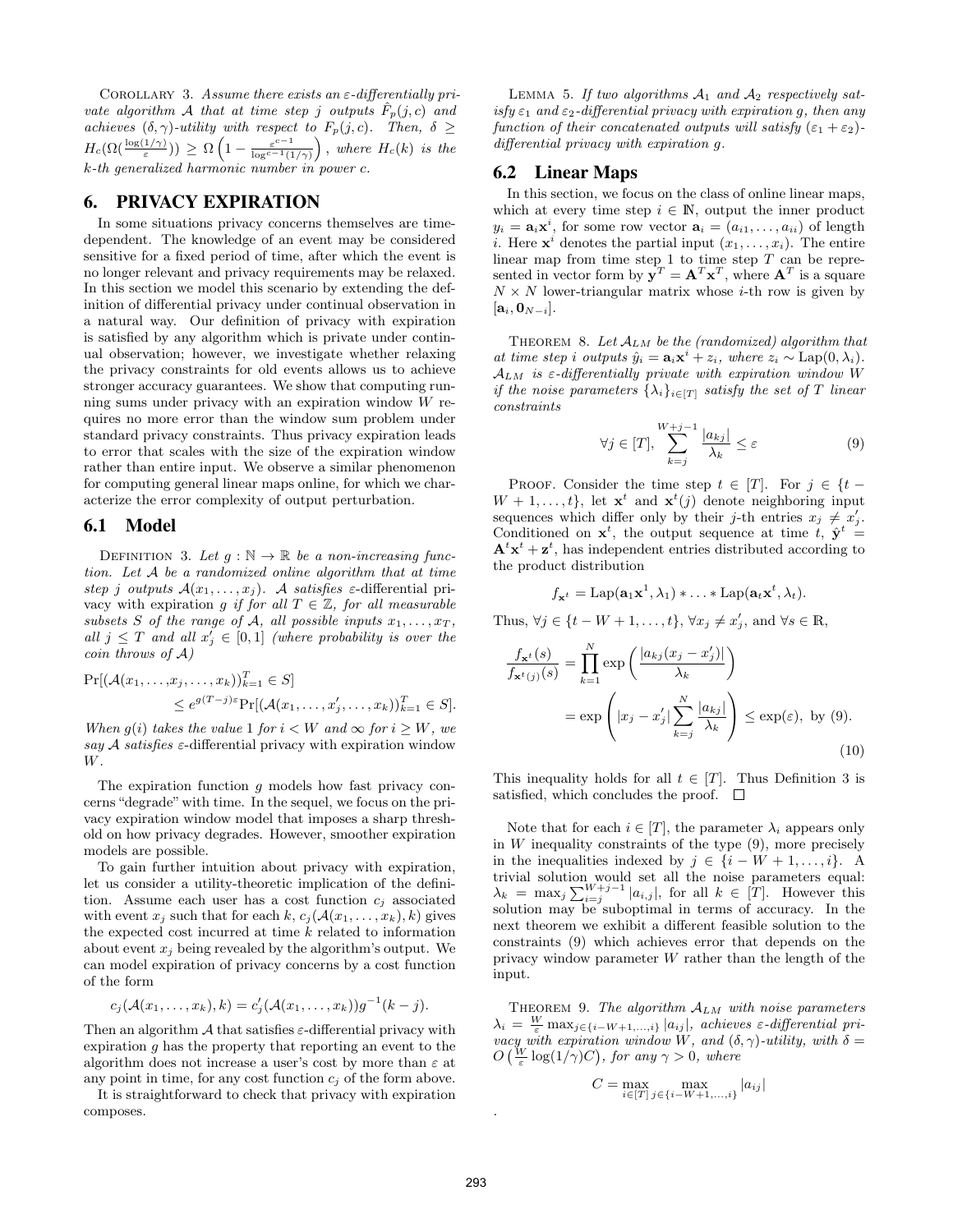PROOF. **Privacy**. For  $j \in [T]$ , we have

$$
\sum_{k=j}^{W+j-1} \frac{|a_{kj}|}{\lambda_k} \le \sum_{k=j}^{W+j-1} \frac{\max_{i \in \{k-W+1,\dots,k\}} |a_{ki}|}{\lambda_k}
$$

$$
= \sum_{k=j}^{W+j-1} \frac{\max_{i \in \{k-W+1,\dots,k\}} |a_{ki}|}{\max_{l \in \{k-W+1,\dots,k\}} |a_{kl}| W} \varepsilon = \varepsilon.
$$
(11)

Thus, by Theorem 8, the algorithm is  $\varepsilon$ -differentially private with expiration window W.

**Accuracy**. For  $i \in [T]$ , let  $\lambda = \frac{c}{\lambda_i}$ , where c is a constant such that  $\lambda < 0.75/\lambda_i$ , and let  $t = \frac{1.5\lambda^2\lambda_i^2 + \log(2/\gamma)}{\sqrt{2}\lambda_i\lambda}$ . Then

$$
t\sigma_i = t\sqrt{2}\lambda_i = \frac{1.5\lambda^2\lambda_i^2 + \log(2/\gamma)}{\lambda} = 1.5c\lambda_i + \log(2/\gamma)\frac{\lambda_i}{c}
$$

$$
= \log(2/\gamma)\frac{W}{\varepsilon} \max_{j \in \{i-W+1,\dots,i\}} |a_{ij}| \left(\frac{1.5c}{\log(2/\gamma)} + \frac{1}{c}\right)
$$

$$
= O\left(\log(1/\gamma)\frac{W}{\varepsilon} \max_{j \in \{i-W+1,\dots,i\}} |a_{ij}|\right),\tag{12}
$$

and,  $\exp(0.75\lambda^2\sigma_i^2 - \lambda t\sigma_i) = \exp(1.5\lambda^2\lambda_i^2 - \lambda t\sqrt{2}\lambda_i) = \gamma/2.$ (13)

Using  $(12)$  and  $(13)$  in Lemma 2, we get

$$
\Pr\left[|\hat{y}_i - y_i| > O\left(\frac{W\log(1/\delta)}{\varepsilon} \max_{j \in \{i - W + 1, ..., i\}} |a_{ij}|\right)\right] \le \gamma.
$$
\n(14)

This inequality holds for every  $i \in [T]$ . Note that  $C \geq$  $\max_{i \in \{i-W+1,...,i\}} |a_{ij}|$ , for all  $i \in [T]$ . Thus,

$$
\Pr\left[|\hat{y}_i - y_i| > O\left(\frac{W \log(1/\delta)}{\varepsilon} C\right)\right]
$$
\n
$$
\leq \Pr\left[|\hat{y}_i - y_i| > O\left(\frac{W \log(1/\delta)}{\varepsilon} \max_{j \in \{i - W + 1, ..., i\}} |a_{ij}|\right)\right],
$$
\n(15)

which together with (14) concludes the proof.  $\square$ 

COROLLARY 4. For the running sum,  $(a_{ij} = 1, for all$  $i \geq j$ , and 0 otherwise), algorithm  $A_{LM}$  with noise parameters  $\lambda_i = \frac{W}{\varepsilon}$ , for all  $i \in [T]$ , achieves  $\varepsilon$ -differential privacy with expiration window W, and  $(\delta, \gamma)$ -utility, with  $\delta = O\left(\frac{W}{\varepsilon}\log(1/\gamma)\right)$ , for any  $\gamma > 0$ .

In the following section we present an algorithm giving stronger accuracy guarantees for the running sum problem.

## 6.3 Running sum

Using Lemma 5 we derive a meta-algorithm. Given any  $\varepsilon$ differentially private window sum algorithm  $\mathcal{A}_W$  for window size  $W$ , Algorithm 5 computes running sum with privacy expiration window  $W$  and the same accuracy guarantees as  $\mathcal{A}_W$ . Using WINDOWSUM as a subroutine, we get an algorithm which is private with expiration window  $W$  and has additive error polylogarithmic in W.

THEOREM 10. Let  $\mathcal{A}_W$  satisfy  $\varepsilon$ -differential privacy and achieve  $(\delta, \gamma)$ -utility. Then PRIVACYEXPIRATION satisfies  $\varepsilon$ differential privacy with expiration window W and achieves  $(\delta, \gamma)$ -utility.

#### Algorithm 5 PRIVACYEXPIRATION

**Require:** Algorithm  $\mathcal{A}_W$  for window sum with window size  $W$ ,  $\varepsilon$ -differentially private under continual observation.  $\mathcal{A}_W$  computes window sum estimate  $\hat{F}_w(i, W)$  at time step i. for all inputs  $x_i$  do Compute  $\sum_{k=1}^{i-W} x_k$ .

Simulate  $\mathcal{A}_W$  with input  $x_i$ Output  $\sum_{k=1}^{i-W} x_k + \hat{F}_w(i, W)$ . end for

PROOF. Privacy. As usual, we argue privacy for any fixed arbitrary  $T$ . The output of PRIVACYEXPIRATION up to time T is a function of two sequences:  $(\hat{F}_w(i, W))_{i=1}^T$  and  $(x_{i-W})_{i=1}^T$ . The first sequence satisfies  $\varepsilon$ -differential privacy by the assumption on  $\mathcal{A}_W$ , and, consequently,  $\varepsilon$ -differential privacy with expiration window W. On the other hand, the second sequence satisfies 0-differential privacy with expiration window  $W$ , since the sequence of outputs up to any time step T is not a function of any  $x_i$  for  $j > T - W$ . The privacy guarantee follows by composition.

Accuracy. Observe that each output is the sum of an exact (i.e. without added noise) sum and an approximate window sum  $\hat{F}_w(i, W)$  for some i. Therefore PRIVACYEXPIration achieves accuracy guarantees no worse than those of  $\mathcal{A}_W$  for window parameter  $W$ .  $\Box$ 

# 7. EXTENSIONS AND APPLICATIONS

Algorithms for sum problems can be used to compute more sophisticated statistics as we described earlier. In this section we exhibit a few extensions and applications of our algorithms. We show how they can be used to compute sums over individual predicates and some special cases of sums over holistic predicates, including distinct counts which is of great interest. We also show how to compute histograms (over windows or decayed). In the following discussion we denote an arbitrary universe as  $U$ .

#### 7.1 Individual Predicates

We define an *individual predicate* abstractly as a function  $P: U \rightarrow [0, 1]$ . Let the input at time step i be  $u_i$ , where  $u_i \in \mathcal{U}$ . The *decayed predicate sum* for an individual predicate  $P$  and decayed sum function  $F$  then is  $F(\mathcal{P}(u_1), \ldots, \mathcal{P}(u_j))$ . Differential privacy and utility for predicate sums can be defined analogously to decayed sums. The following claim is immediate for individual predicates:

THEOREM 11. Let  $A$  be an  $\varepsilon$ -differentially private algorithm that achieves  $(\delta, \gamma)$ -utility with respect to a decayed sum F. Then, on input  $\mathcal{P}(u_1), \ldots, \mathcal{P}(u_T)$ , A is  $\varepsilon$ -differentially private with respect to  $u_1, \ldots, u_T$  and achieves  $(\delta, \gamma)$ -utility with respect to the decayed predicate sum for  $P$  and  $F$ .

#### 7.2 Holistic Predicate Sum

Individual predicates are limited in that they can depend only on a single update  $u_i$  rather than the whole sequence of updates. Here we define the more general notion of holistic predicates and treat the special case of low-sensitivity holistic predicates, with the distinct count problem as an important application.

A holistic predicate is a function  $P: U^* \to [0,1]$ . The decayed predicate sum for the holistic predicate  $P$  is  $F(\mathcal{P}(u_1))$ ,  $\ldots, \mathcal{P}(u_1, \ldots, u_i)).$